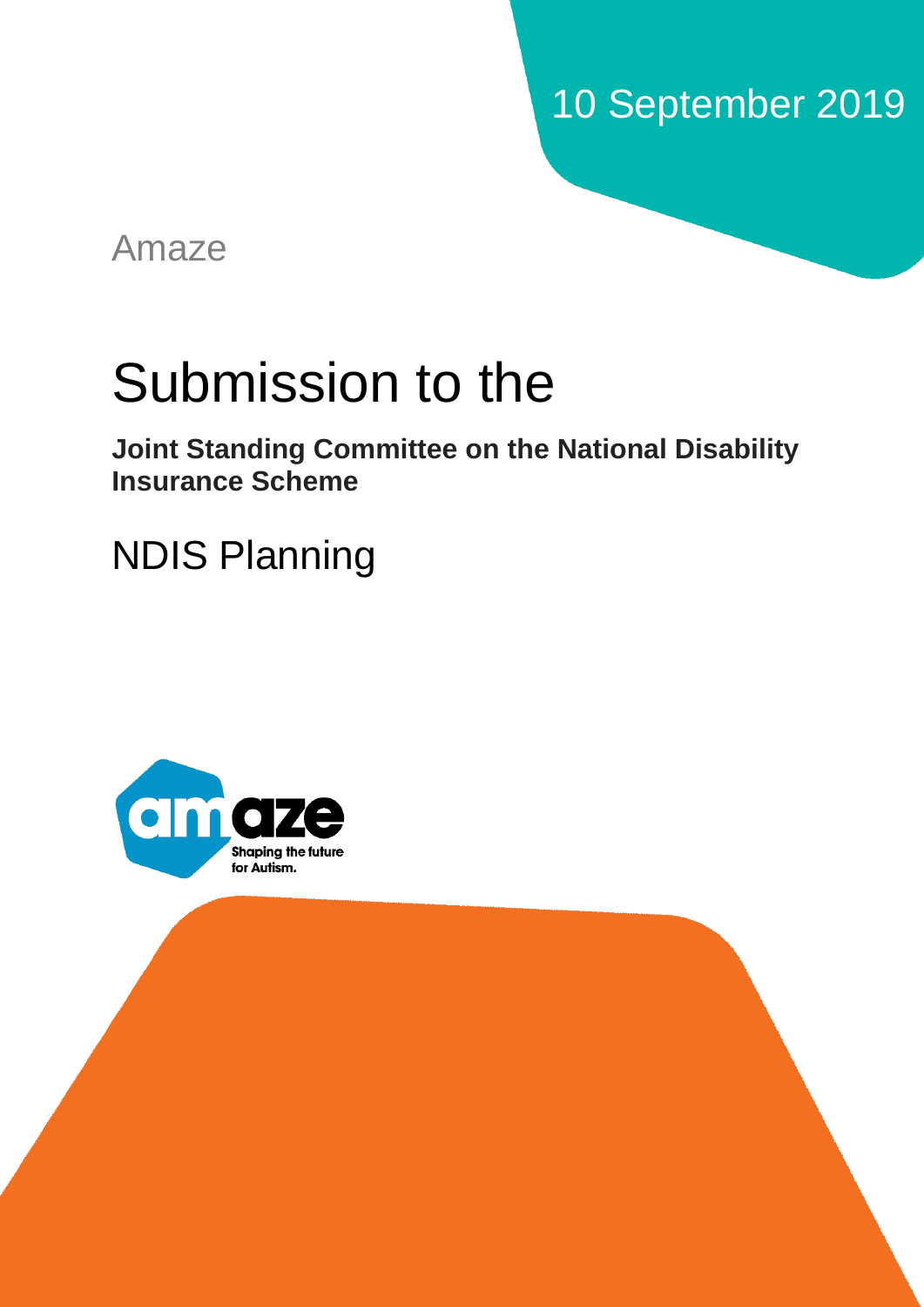# <span id="page-1-0"></span>**Table of Contents**

| Joint Standing Committee on the National Disability Insurance Scheme  1                |
|----------------------------------------------------------------------------------------|
|                                                                                        |
|                                                                                        |
|                                                                                        |
|                                                                                        |
|                                                                                        |
| Section 1 - Clear eligibility criteria with a focus on functional assessment  9        |
|                                                                                        |
| Section 3 - Ensure early access for participants and improve the entire planning and   |
| Section 4 - Improve the autism accessibility of the complaints process  24             |
| Section 5 - Stimulate targeted growth in the disability services sector and investment |
|                                                                                        |

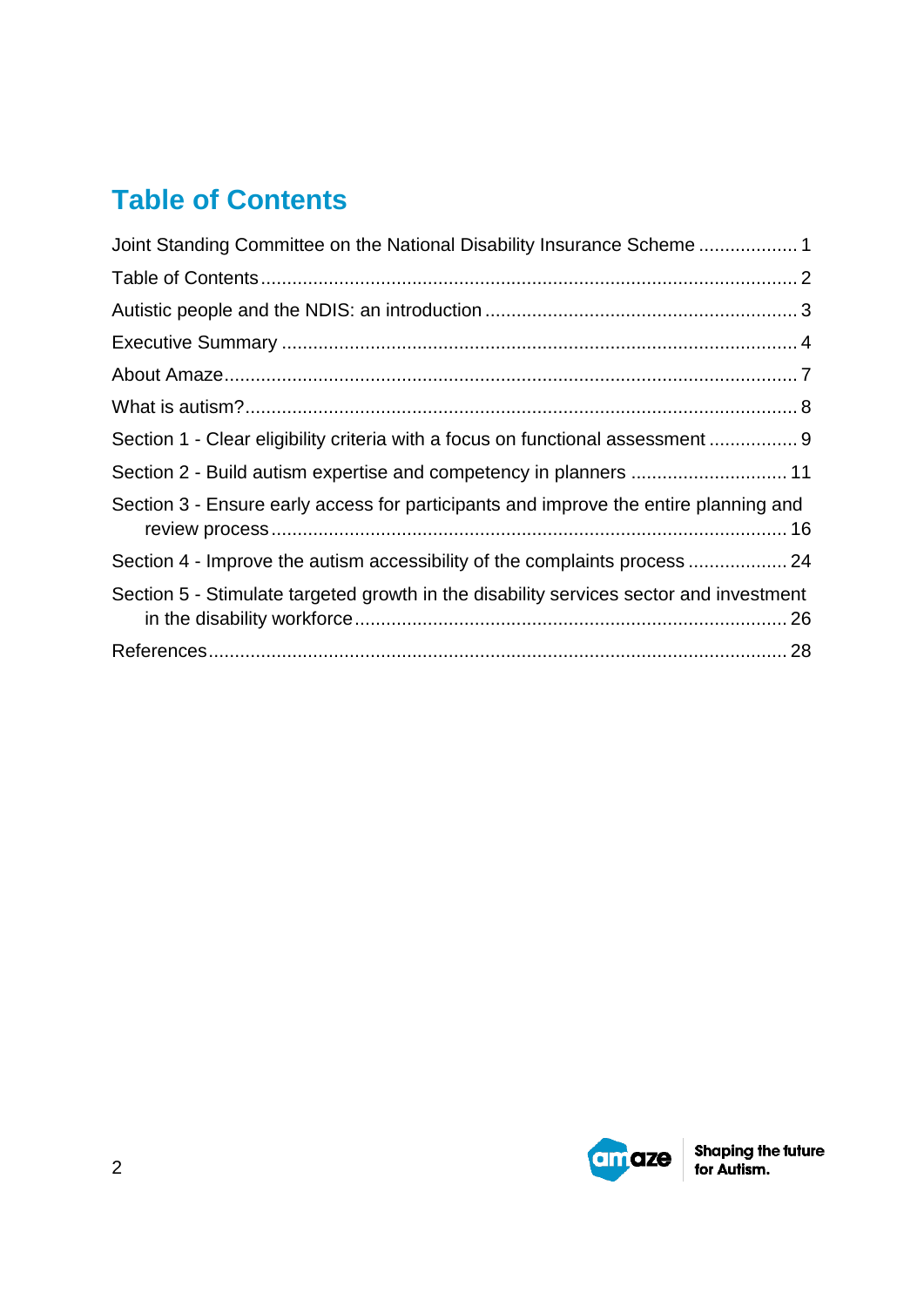# <span id="page-2-0"></span>**Autistic people and the NDIS: an introduction**

- With autistic people constituting almost one third of all National Disability Insurance Scheme (NDIS) participants  $(30\%)$ <sup>1</sup>, a high-level understanding of autism is required across the National Disability Insurance Agency (NDIA) and its partner agencies.
- The NDIS must have an 'autism specific' approach (ideally through the development of a dedicated Autism and Neurodevelopmental stream) to provide efficiencies in how the scheme works for autistic individuals and provide for their specific needs.
- Autistic people, their families/carers and the autism sector must also be engaged by the Commonwealth Government and NDIA on all aspects of the NDIS's ongoing development and implementation.
- Autistic people accessing the NDIS should be empowered to set their own goals, be involved in every step of the NDIS planning process, and exercise selfdetermination through choice and control over their support services.
- Autistic people must be given an informed choice about how they engage in the planning process and given adequate opportunities to provide information to planners.
- Autism specific training should be prioritised for all individuals and services that interface with the NDIS.

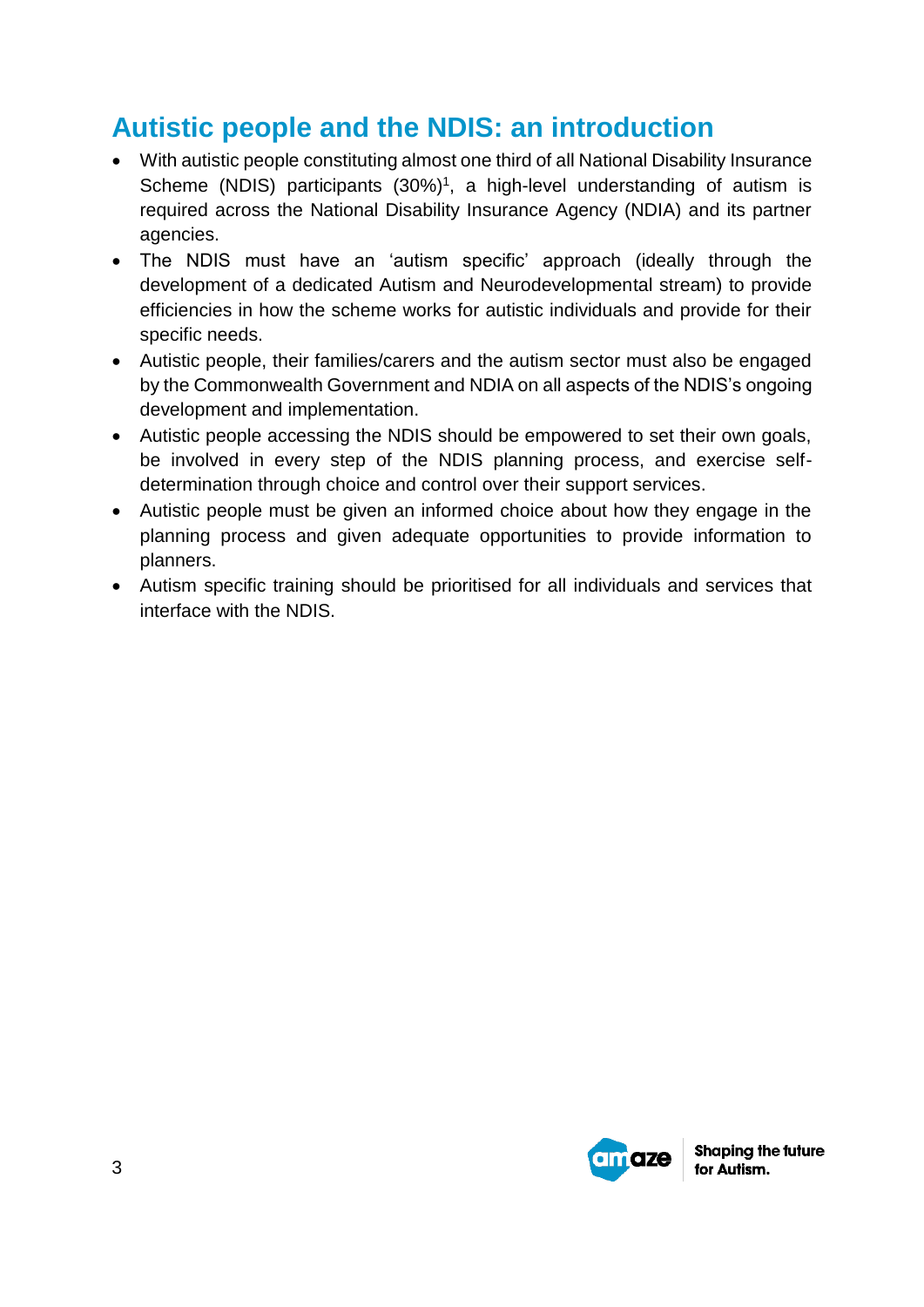# <span id="page-3-0"></span>**Executive Summary**

## **Recommendation 1**

**Establish clear and consistent eligibility criteria for autistic people,** including the creation of robust and evidence-based tools to ensure assessments are autism appropriate and consistent.

- o The **current method** of using the Diagnostic and Statistical Manual of Mental Disorders (Fifth Edition) (DSM-5) Levels 2 and 3 **to determine eligibility for NDIS is deeply flawed** – the DSM-5 itself clearly states that the severity levels should not be used to determine service eligibility.
- o **No single functional assessment tool captures the range of difficulties** that young autistic children can present with. Caution should be taken in using any assessment tool to measure functional needs.

### **Recommendation 2**

**Create an Autism and Neurodevelopmental stream** to build autism expertise within the NDIS, and offer better planning outcomes and simplify the NDIS process for autistic people and their families.

- o A **specialist stream** would build autism expertise among NDIA staff, Local Area Coordinators (LACs) and Early Childhood Early Intervention (ECEI) staff including:
	- The **functional impacts of autism.**
	- How to **support autistic people to engage in the planning process.**
	- The **evidence-based supports** to derive the best short and long-term outcomes in autistic people.
- o NDIS participants are often not getting the right plan due to little or no understanding of autism by planners – 65% of autistic NDIS participants (or their carers) rated their **planner's knowledge and understanding** of autism as **none to moderate**.

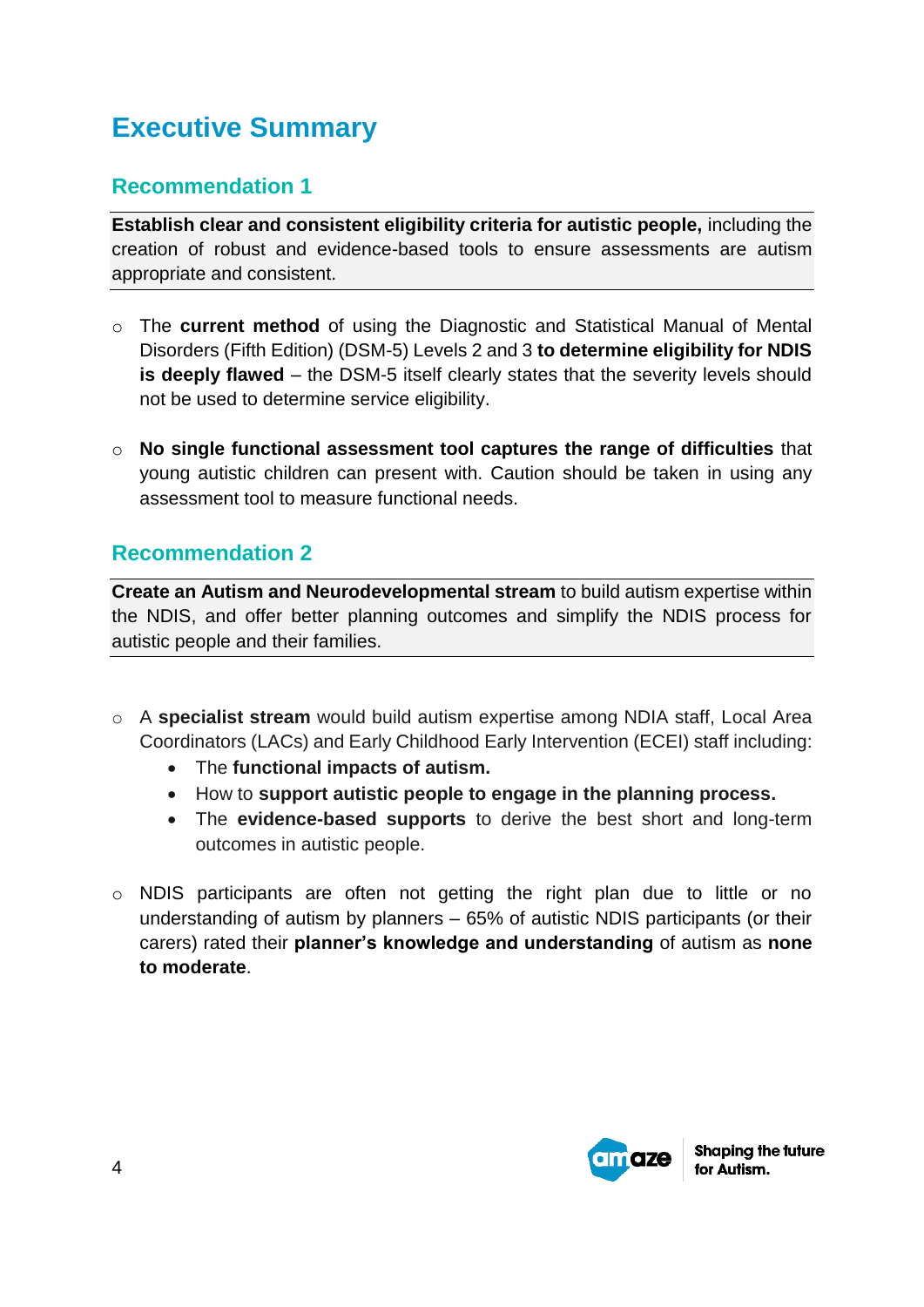### **Recommendation 3**

**Increase the professional development, training, guidance and capacity building** for NDIS staff, LACs and ECEI staff over the lifetime of their employment.

- o Develop, implement and provide improved **guidelines for planners to support a consistent approach to the advice and information** given throughout the preplanning and planning process to autistic people and their families/carers.
- o **Increase the professional development, training, guidance and capacity**  building for planners over the lifetime of their employment.

### **Recommendation 4**

**Ensure all autistic people gain access and have an approved plan within six weeks,** with priority given to ECEI participants due to the implications for their development trajectory**.**

- o The NDIA should **adhere to the set guideline of prioritising plan development to within six weeks for children under six with a developmental delay**.
- o **Ensure autism specific evidence-based interventions and supports can be accessed as soon as possible by autistic people.**
	- This includes ensuring there is no delay in a diagnosis of autism being facilitated with the assistance of an ECEI partner in the case of children showing precursory autism-like traits or autism-like traits.
- o The NDIA utilise **available data and** apply the **learnings and research in the ongoing development and implementation** of the NDIS **ECEI approach.**

### **Recommendation 5**

**Improve support**, **enhance transparency** and **provide greater flexibility** for all autistic people, and their families/carers during the **pre-planning, planning and review process.**

o **Continue to fund the Amaze Autism Advisor Service** which supports autistic people and their families/carers to prepare for the access, planning and implementation phases of the NDIS.

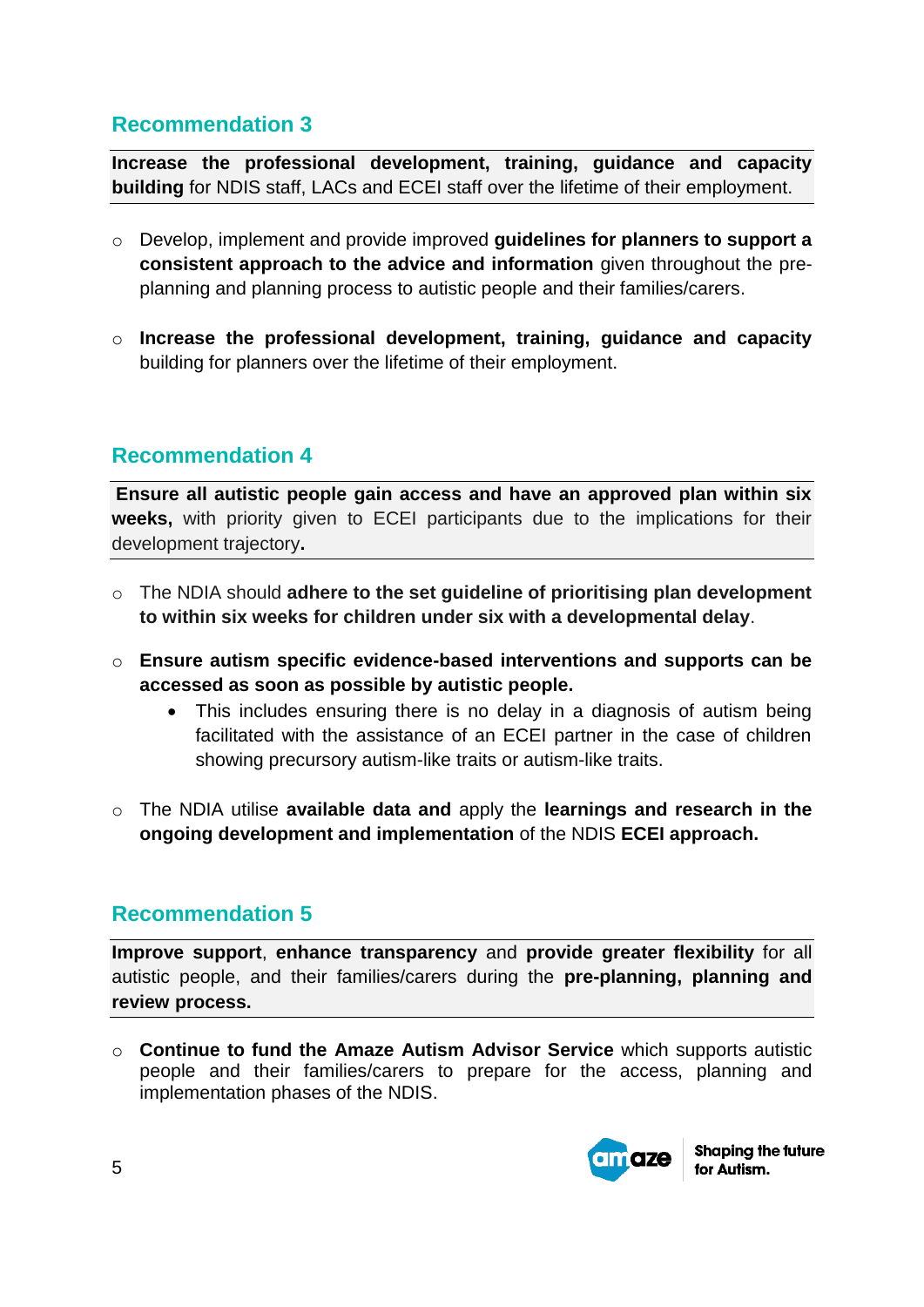- o Continued funding to Disability Support Organisation to **facilitate pre-planning and peer supported workshops** to planners and autistic participants and their and their families/carers.
- o **Ensure planners support autistic participants during the pre-planning process,** including for autistic people with **complex support needs** including through **informed choice in how they engage** in the planning process.
- o **Improve the transparency, quality of, and consistency** in the planning process and participant plans**,** including through **enhanced monitoring and accountability by the NDIA** during planning process.

### **Recommendation 6**

The complaints process must be **accessible to all participants (and their families, carers and the broader community).**

o This is particularly relevant to enable complaints to be made and appropriate action taken against providers and workers that engage in unacceptable behaviours.

### **Recommendation 7**

**Stimulate targeted growth** in autism services, **including early intervention services** and particularly for **participants who are women, with complex needs,** in **thin markets** and/or in **regional and remote areas.** 

- o Government **should stimulate growth in the skilled disability workforce** through the use of alternative methods, such as an **element of block funding** for services in regional areas.
- o **Workforce development and investment** to ensure a level of quality in staff that will provide services to autistic people through the NDIS.
	- This should extend to those providing higher skilled roles such as allied health professionals and staff working with autistic people.

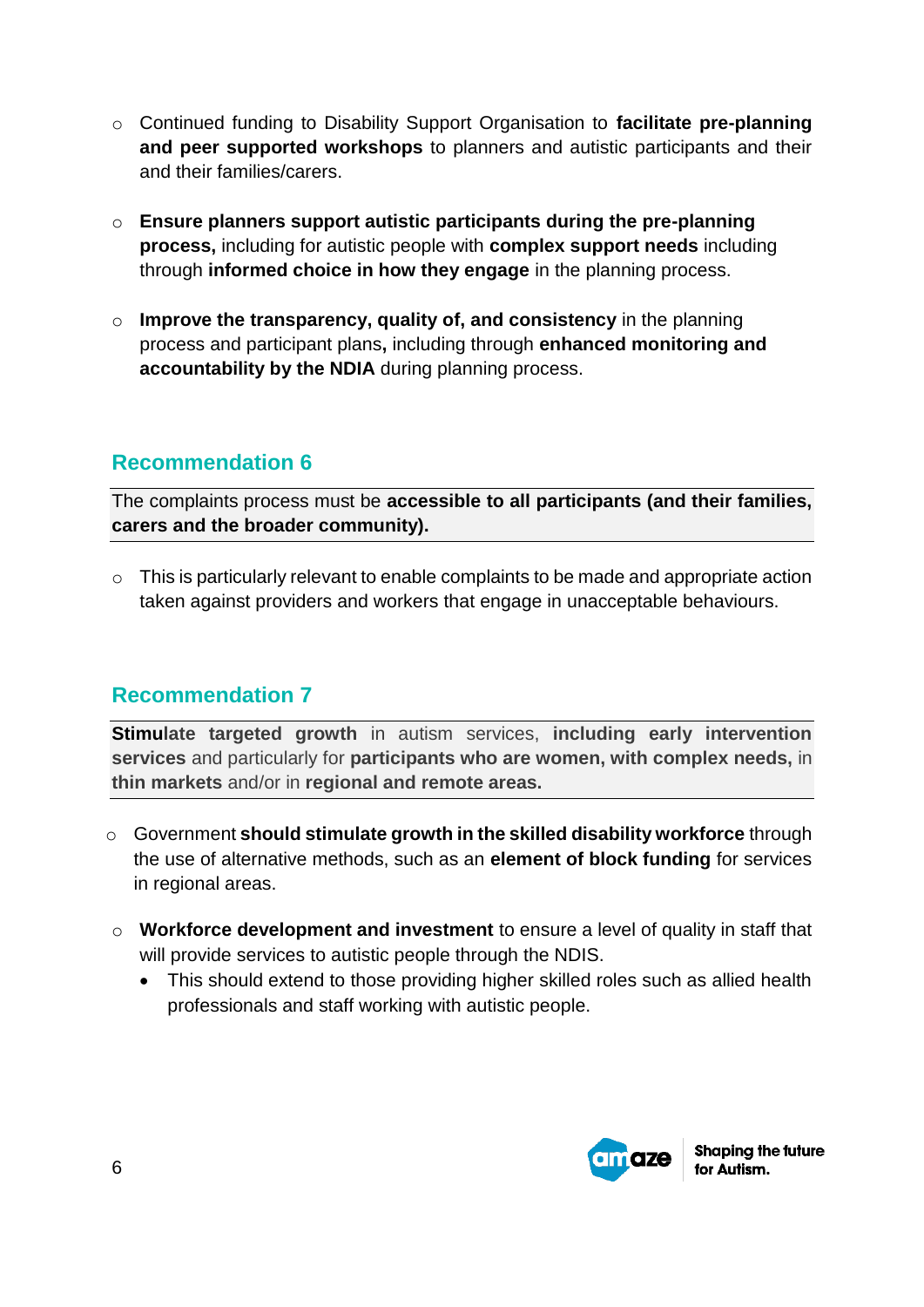# <span id="page-6-0"></span>**About Amaze**



**Amaze** is the peak body for autistic people and their supporters in Victoria. Established in 1967, today Amaze represents a community of more than 55,000 autistic Victorians in shaping a better future for autism.

Amaze seeks to achieve three key outcomes:

- Community understanding of autism in Victoria increases over time.
- Attitudes and behaviours towards autistic people by the Victorian community (government, private and social sectors) improve over time.
- Opportunities for meaningful participation and valued contribution increase for autistic people.

Amaze works to ensure that the voices of autistic people, their families and carers are at the centre of all our work.

**The priorities in the submission have been developed in partnership with autistic people and their families and carers.** The experiences of autistic people are provided throughout the document.

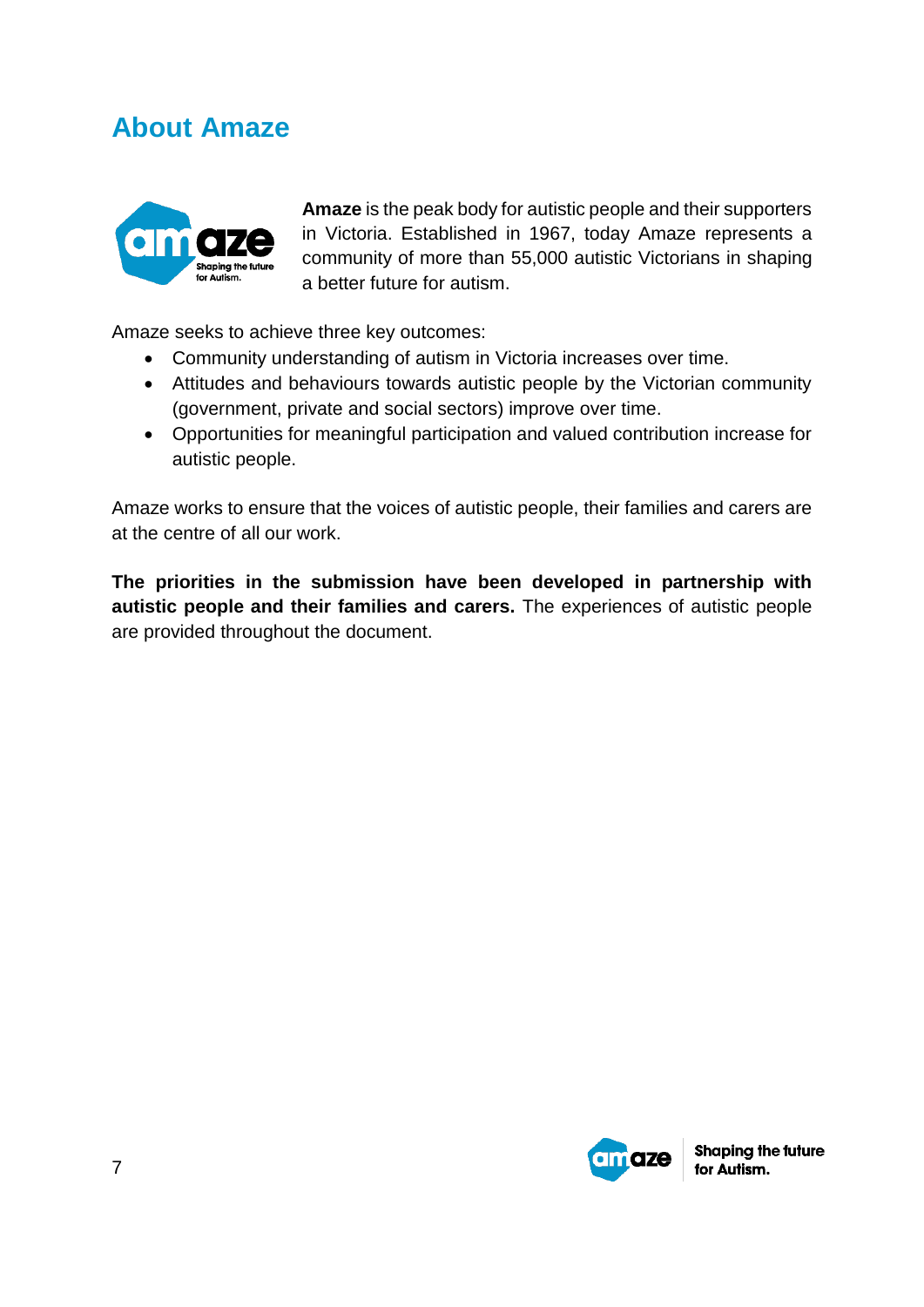# <span id="page-7-0"></span>**What is autism?**

**Autism is a neurodevelopmental disability that affects the brain's growth and development. It is lifelong, with traits that appear in early childhood.** 

Autism facts:

- In 2015, the ABS reported there were 164,000 Australians with an autism diagnosis and a prevalence rate of 2.8% for those aged between 5-14 years (81,000 Australian children). However, the true prevalence of autism in Australia is likely to be much higher given the large numbers of autistic adults who remain undiagnosed.<sup>2</sup>
- $\bullet$  85% of Australians have personal contact with an autistic person.<sup>3</sup>
- Only 29% of Australians feel they have a good understanding of how to support an autistic person, with only 4% of autistic people and their families agreeing that people in the community know how to support them.<sup>4</sup>
- Autism is the largest National Disability Insurance Scheme (NDIS) diagnostic group – representing 30% of all participants receiving an individual funding package.  $5$

Every autistic individual is different and will experience autism in different ways, however the below features are always present in some form:

#### **Challenges in communicating and interacting with other people**

- Sharing interests and emotions this can range from a lack of interaction to wanting to interact, but not knowing how to do it in an appropriate way.
- Using and understanding non-verbal communication, such as body language, eye contact or facial expressions.
- Making friends, maintaining friendships and adjusting behaviour to different social situations.

#### **Sensory processing difficulties**

 Being either over- or under-sensitive to sensory stimuli, including sounds, smells, tastes, textures or visual stimuli. Often the same person will be over-sensitive to some things and under-sensitive to others.

#### **Repetitive routines in behaviour interests or activities**

- Repetitive speech, movements or use of objects.
- Routines, rituals or resistance to change.
- Interests that are very intense or narrow in focus.

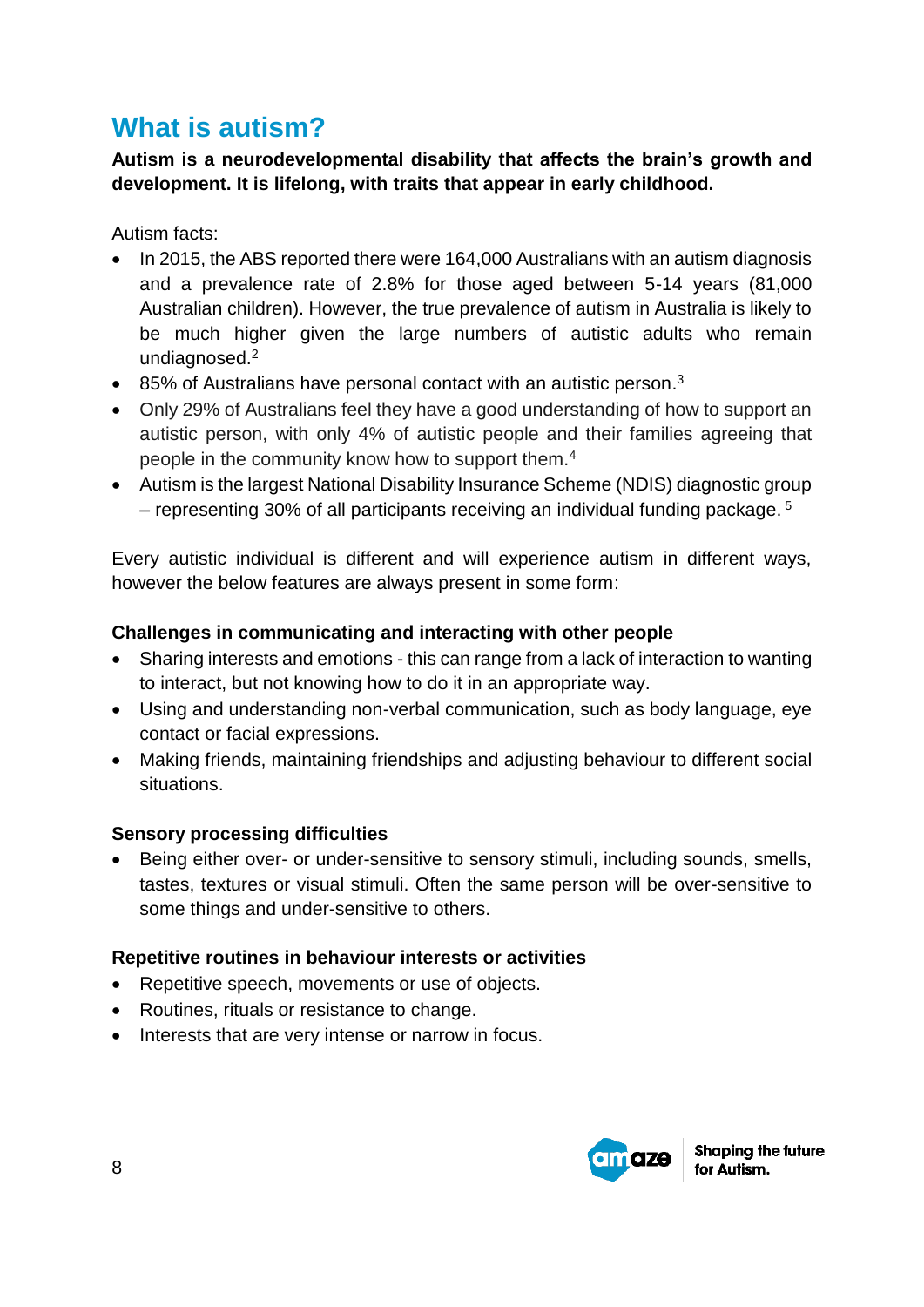# <span id="page-8-0"></span>**Section 1 - Clear eligibility criteria with a focus on functional assessment**

### **Recommendation 1**

**Establish clear and consistent eligibility criteria for autistic people,** including the creation of robust and evidence-based tools to ensure assessments are autism appropriate and consistent.

- The **current method** of using the DSM-5 Levels 2 and 3 **to determine eligibility for NDIS is deeply flawed** – the DSM-5 itself clearly states that the severity levels should not be used to determine service eligibility.<sup>6</sup>
- **No single functional assessment tool captures the range of difficulties** that young autistic children can present with. Caution should be taken in using any assessment tool to measure functional needs.
- **Clear, accurate and consistent communication** is also needed **regarding diagnostic requirements** for autistic people to enter the scheme as participants

A **robust and reliable tool to ascertain eligibility** for autistic people – that doesn't rely on DSM-5 ratings – with an autism-appropriate functional assessment, is urgently needed. Clear, accurate and consistent communication is also needed regarding diagnostic requirements for autistic people to enter the scheme as participants, combined with a robust strategy for implementation of the new national diagnostic guidelines for autism.

The NDIS currently utilises DSM-5 Levels 2 and 3 as conditions by which children and adult autistic people are likely to meet access requirements to the NDIS. The issue with utilising the DSM-5 autism diagnostic levels is that it is a subjective professional assessment that can change between assessors. **DSM-5 clearly states that the severity levels should not be used to determine eligibility for services**.

There is also an ongoing systemic failure to identify and diagnose autistic girls and women. This is due to:

- o A lack of recognition and understanding across sectors of the differences in how autism presents in girls and women compared to boys and men.
- o Historic gender biases in autism screening and diagnostic tools.

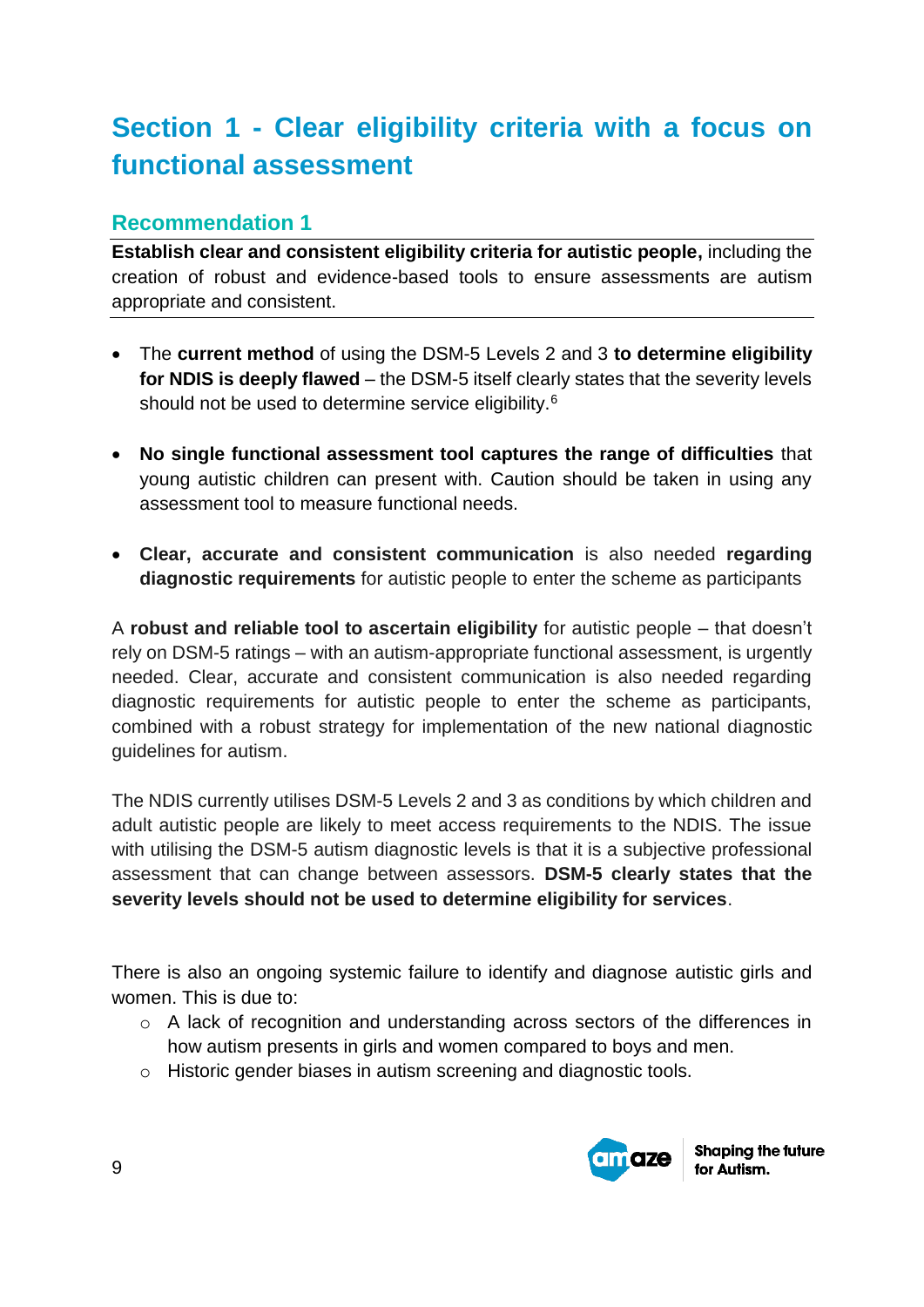Commonly used autism screening and diagnostic tools – such as the Autism Diagnostic Observation Schedule [ADOS] and the Autism Diagnostic Interview– Revised [ADI-R] reflect a presentation more commonly found in boys and men than women and girls. The tool may lack the sensitivity and specificity required to identify autistic characteristics in women and girls. 7

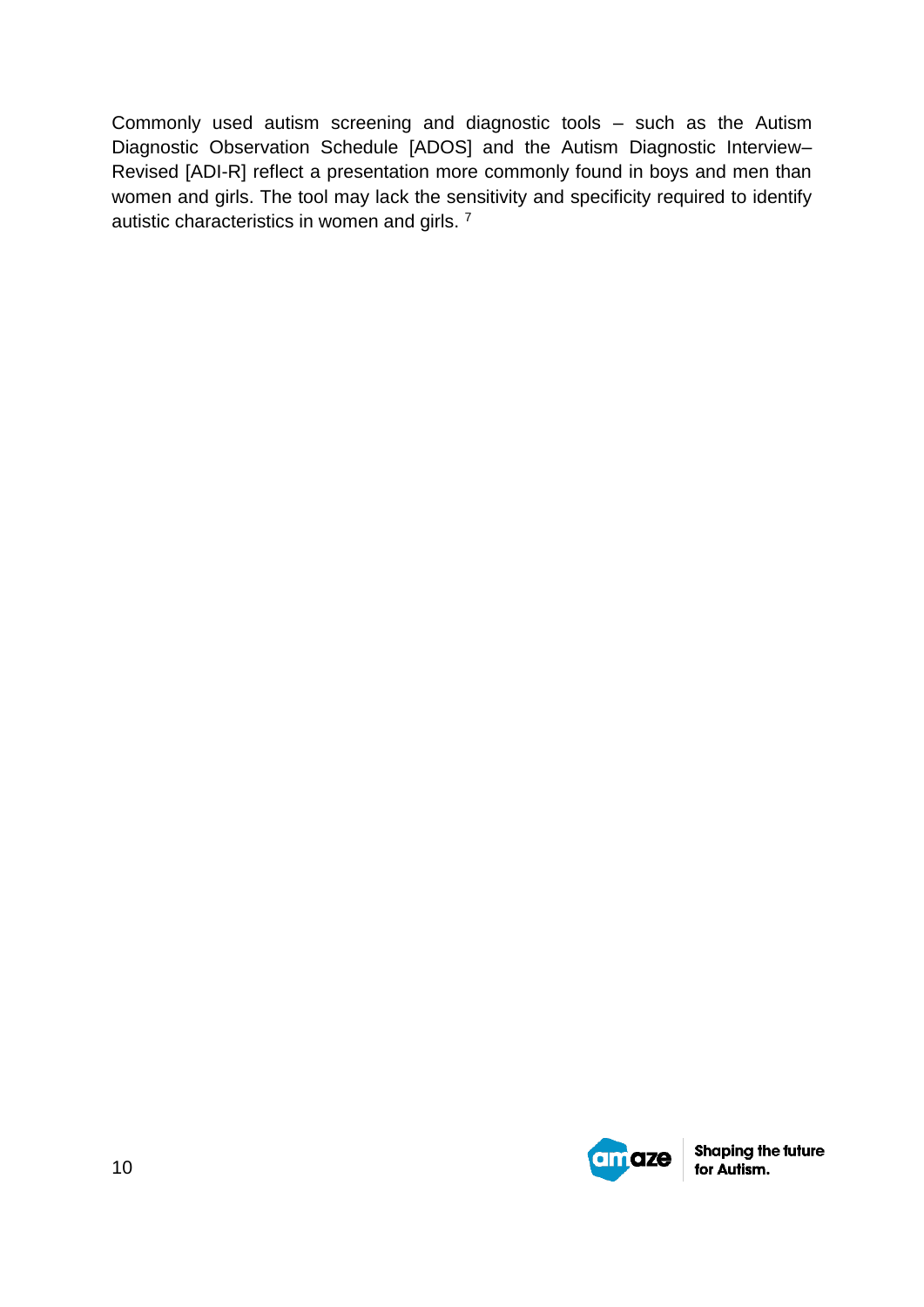# <span id="page-10-0"></span>**Section 2 - Build autism expertise and competency in planners**

### **Recommendation 2**

**Create an Autism and Neurodevelopmental stream** to build autism expertise within the NDIS, and offer better planning outcomes and simplify the NDIS process for autistic people and their families.

- A **specialist stream** would build autism expertise among NDIA staff, LACs and ECEI staff including:
	- o The **functional impacts of autism;**
	- o How to **support autistic people to engage in the planning process;**
	- o The **evidence-based supports** to derive the best short and long-term outcomes in autistic people.

**Urgent investment** is needed for a specialist Autism and Neurodevelopmental stream, **building on** the approach of the recently adopted **Psychosocial Disability** stream.

A dedicated Autism and Neurodevelopmental stream would lead to **better planning outcomes, greater efficiencies, and help simplify the NDIS process** for autistic people and their families. Training would also be given to all NDIS staff, LACs and ECEI staff about autism and evidence on effective supports, so that they are appropriately skilled to support autistic people and their families/carers to achieve their goals.

### **Recommendation 3**

**Increase the professional development, training, guidance and capacity building** for NDIA staff, LACs and ECEI staff over the lifetime of their employment.

 Develop, implement and provide improved **guidelines for NDIA staff, LACs and ECEI staff to support a consistent approach to the advice and information** given throughout the pre-planning and planning process to autistic people and their families/carers.

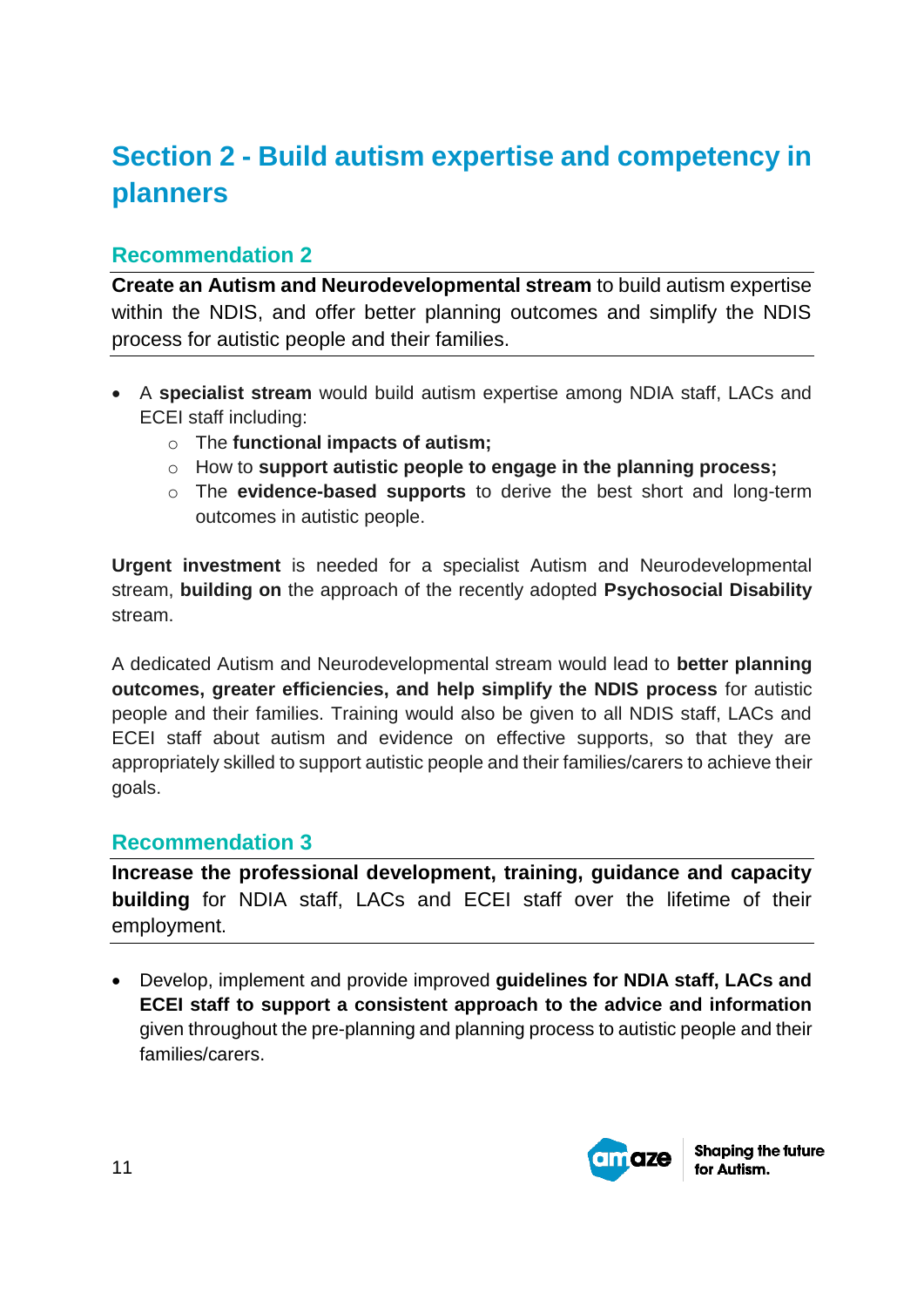- **Increase the professional development, training, guidance and capacity building** for NDIA staff, LACs and ECEI staff over the lifetime of their employment.
- Ensuring a level of quality in staff that will provide services to autistic people through the NDIS, extending beyond those providing **higher skilled roles** such as allied health professionals, through **to all staff working with autistic people in residential housing, day centres and staff providing other personal care and support**.
- **NDIA staff, LACs and ECEI staff should always consider the functional impacts** of autism on an individual as an indicator of capacity.

**Build the education, understanding, knowledge and capacity** of NDIA staff, LACs and ECEI staff of how autistic people may best engage with; and be impacted by the planning process including knowledge of the wide range of supports autistic people may need.

- **Understand the impact of autism on daily life and the need to delve deeper into daily living tasks.**
- **Understand the spectrum of autism**. Autism occurs on a broad continuum; whereby autistic people can have broad range of support needs. Every presentation of autism is unique – if a family has a number of autistic children autism will affect each child differently. For families with more than one autistic child, ideally one planner should be allocated for all children of the family.
- **Understand the need to use specific rather than general communication**. Autistic people often take language literally and need clear and specific language that is clear, unambiguous and specific.
- **Be across the evidence base for autism interventions and the types of services that can provide effective support** so people can make informed choices about service provision.

NDIA staff, LACs and ECEI staff should also have an understanding of:

- The role of allied health professionals in supporting autistic people.
- The role that staff, carers and families provide through personal care and support.
- Complex support needs for some autistic people, including the importance of providing a plan that addresses the individuals' needs and responds to environmental factors relevant to the autistic person.

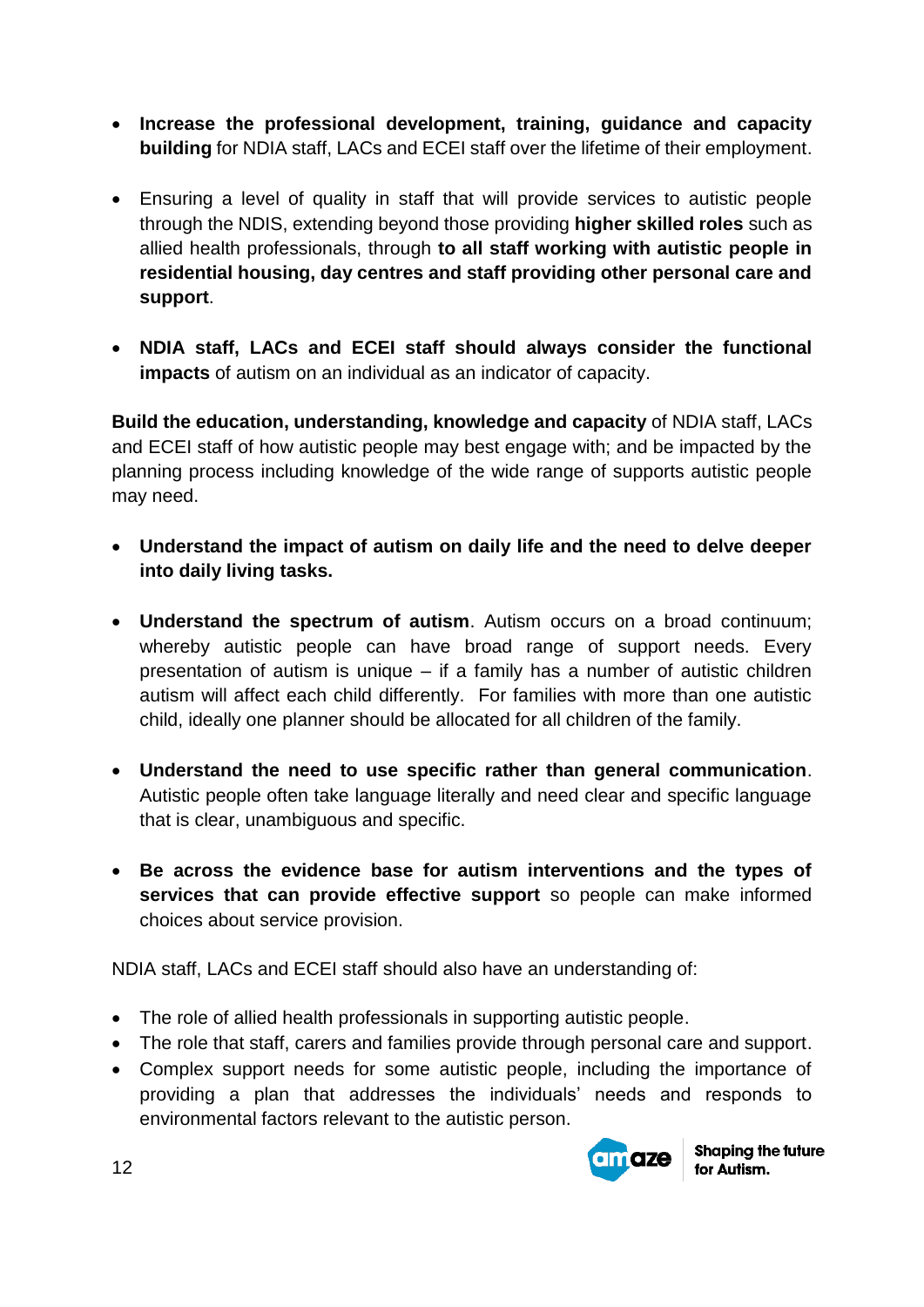Developing a plan that appropriately and comprehensively addresses the complex support needs for some autistic people across multiple domains (i.e. health, mental health, justice etc.); and/or addresses the high levels of need in one or more areas.

**Developing, implement and provide improved guidelines** for NDIA staff, LACs and ECEI staff to support a consistent approach to the advice and information given throughout the planning process to autistic people. This includes guidance for NDIA staff, LACs and ECEI staff to:

- Ensure informed choice for how autistic people engage in the planning process (whether by phone or face to face).
- Provide appropriate information in advance to support participants and their families/carers in planning meetings.
- Give autistic people consistent and clear advice about criteria for support, the supports for which funding may be used and other post-planning issues.
- Demonstrate necessary levels of flexibility in the application of reference packages and provide consistent advice on when further evidence from experts may be required.
- Ensure that if assessment tools are to be used, ongoing refinement of those tools occurs to ensure they are sensitive to the characteristics and highly varied levels of functioning autistic people experience.

#### **Lack of knowledge and understanding of autism by NDIA staff, LACs and ECEI staff**

- NDIS participants are often not getting the right plan due to little or no understanding of autism by NDIA staff, LACs and ECEI staff.
- 65% of autistic NDIS participants (or their carers) rated their **planner's knowledge and understanding** of autism as **none to moderate**. 8

Some autistic people who have more than one diagnosis are using alternative diagnostic conditions when applying for the NDIS because they believe that it will make the planning process easier **and required supports more accessible**.

For example, some autistic people might **rely on their psychosocial disability as the primary disability** since they believe the NDIA staff or LAC will have a better understanding of the challenges that accompany **bipolar disorder** rather than explaining **the supports they need relating to their autism.**

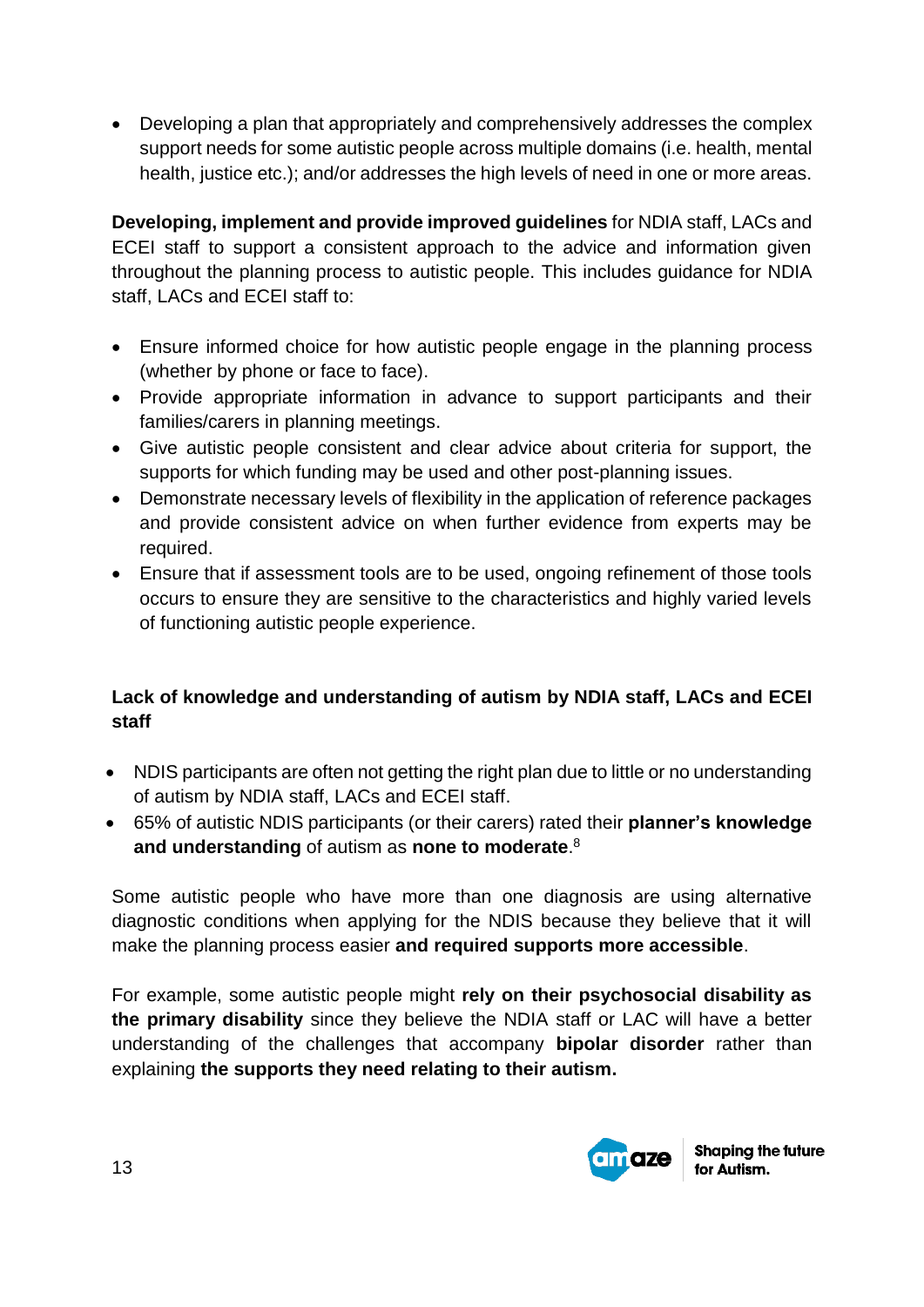There is a lack of understanding by NDIA staff, LACs and ECEI staff of the high occurrence of mental health concerns and autism. Parents have reported to Amaze that planning staff assume that anxiety and depression are "just part of autism", and **mental health issues aren't addressed adequately with funding.** Poor mental health is a common feature in the autistic population with between **50-70% of autistic people having co-existing mental health conditions<sup>9</sup>** , though there are indications the prevalence may be higher. The latest data for NDIS participants reported that **36% of participants who have Autism as a primary disability, have at least one secondary disability**, with the **second most common co-occurring disability being a psychosocial disability (11%). 10**

In the last 6 months, people calling the Amaze Autism Advisor Service have described frustration and other difficulties with being understood by the NDIS planner.

#### **Case study: Tim**

Like many autistic people, 4-year-old Tim has sensory sensitivities and rigid thinking. His mother instructed the ECEI coordinator who visited her at home not to touch him. Despite this, the ECEI coordinator tickled Tim, presumably in an attempt to build rapport. The coordinator was asked again not to touch Tim, and even Tim was able to loudly advocate for himself, saying 'Please don't touch me, I don't like it'. The Coordinator then demonstrated her complete lack of understanding of autism by picking Tim up.

Tim became very distressed and the meeting was derailed. Tim's parents have lost faith in the NDIS process and in staff to understand and respond appropriately to information provided about their child's needs.

#### **Lack of understanding of the functional impacts**

In the last 6 months autistic callers to the Amaze Autism Advisor Service have described examples where **NDIA staff and LACs have made incorrect assumptions about their abilities and life circumstances.**

For example, some LACs and NDIA staff have assumed because an autistic adult has passed a university or TAFE course or attended mainstream school, they would be able to hold down a job.

#### **Case study: John**

John is a 19 year old autistic university student.

He sought transport support from the NDIS as the sensory and social environment of public transport is overwhelming, plus support to assist with his organisation, planning and time management due to challenges with executive functioning. The

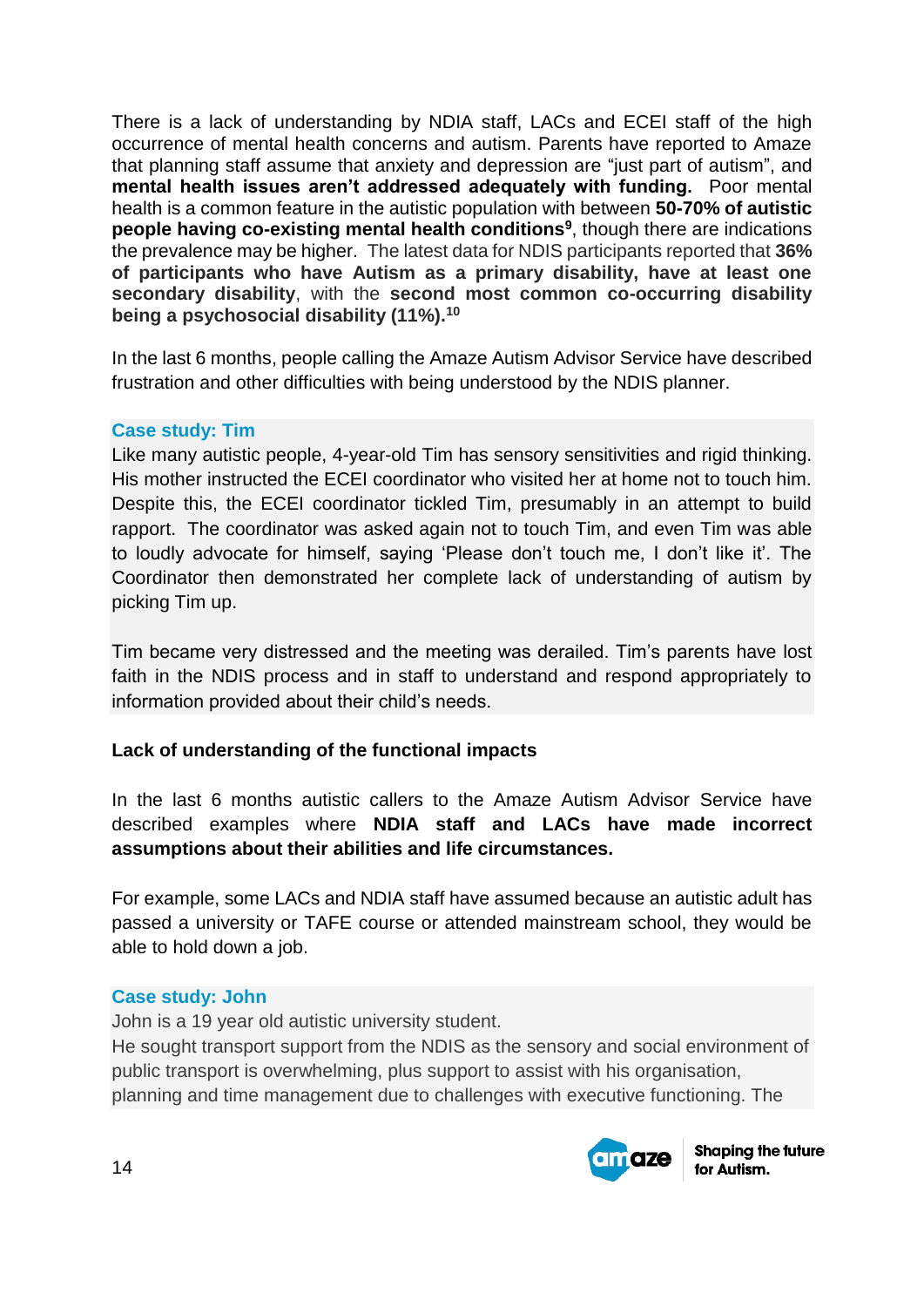Local Area Co-ordinator told John that, as a university student, he would not be eligible for the NDIS.

John withdrew from university, impacting his self- esteem, his dependency on his family and his future economic and community participation.

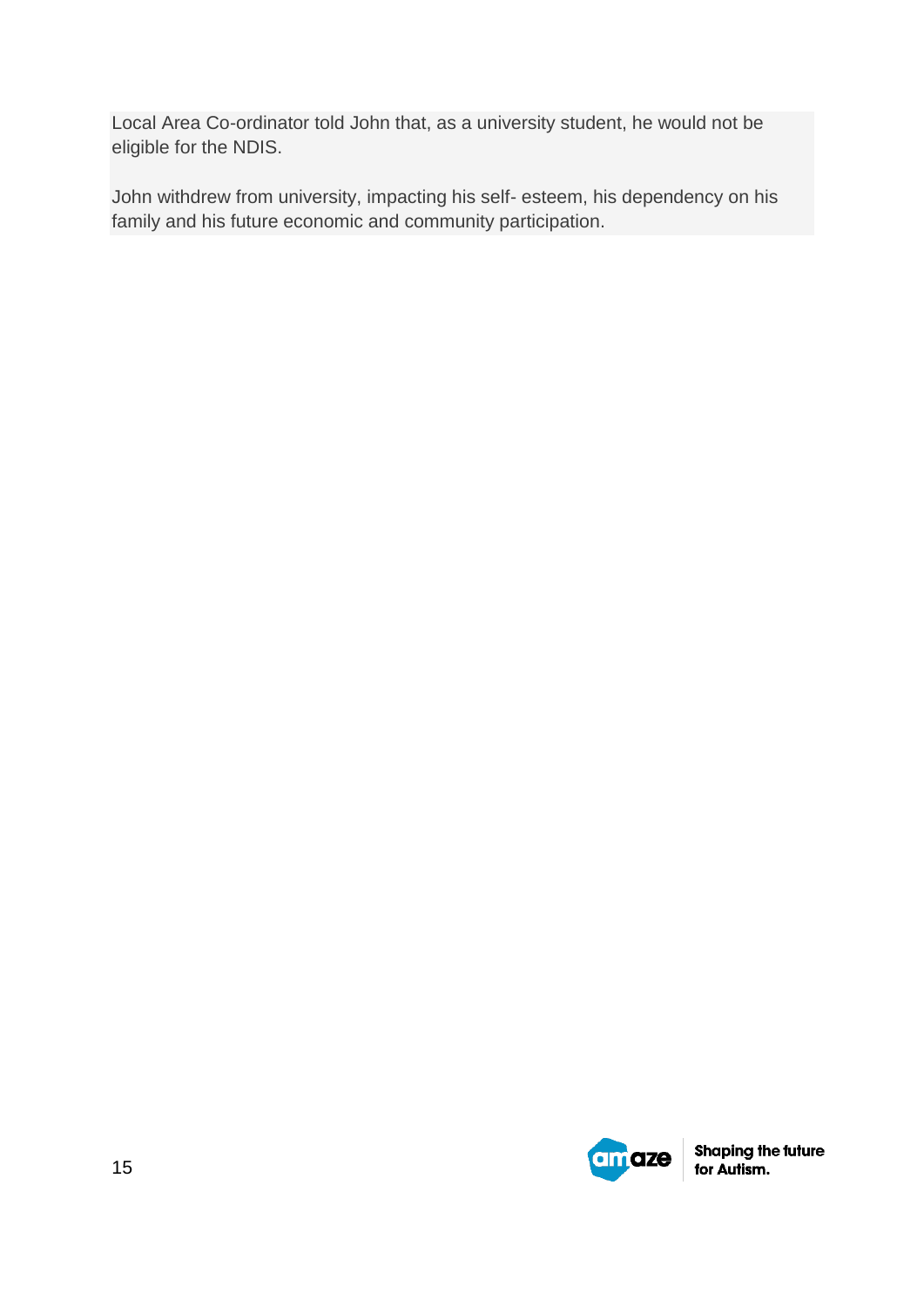# <span id="page-15-0"></span>**Section 3 - Ensure early access for participants and improve the entire planning and review process**

### **Recommendation 4**

**Ensure all autistic people gain access and have an approved plan within six weeks,** with priority given to ECEI participants due to the implications for their development trajectory.

- o The NDIA should **adhere to the set guideline of prioritising plan development to within six weeks for children under six with a developmental delay**, where there is evidence that delay in early intervention supports would reduce the effectiveness of those supports or lead to a worsening in the impairment of the child.
- o **Ensure autism specific evidence-based interventions and supports can be accessed as soon as possible by autistic people**
	- This includes ensuring there is no delay in a diagnosis of autism being facilitated with the assistance of an ECEI partner in the case of children showing precursory autism-like traits or autism-like traits.
- o Any delay in accessing services could have **a significant detrimental impact on the short and long-term outcomes of autistic children**.
- o The NDIA utilise **available data and** apply the **learnings and research in the ongoing development and implementation** of the NDIS **ECEI approach**

### **Evidence and experiences with the planning process**

- o **Waiting times** for diagnosis in the public system can be **between 12 months to two years**, with longer waits occurring in regional, rural and remote Australia. There are significant costs with accessing private assessment and diagnosis, with a mean cost of \$580 but ranging up to \$2,750.<sup>11</sup>
- o **Early intervention** for autistic children is estimated to **produce a net benefit of \$365 million**, however under the NDIS, children are currently facing up to 12 months delay in accessing early intervention services<sup>12</sup>.

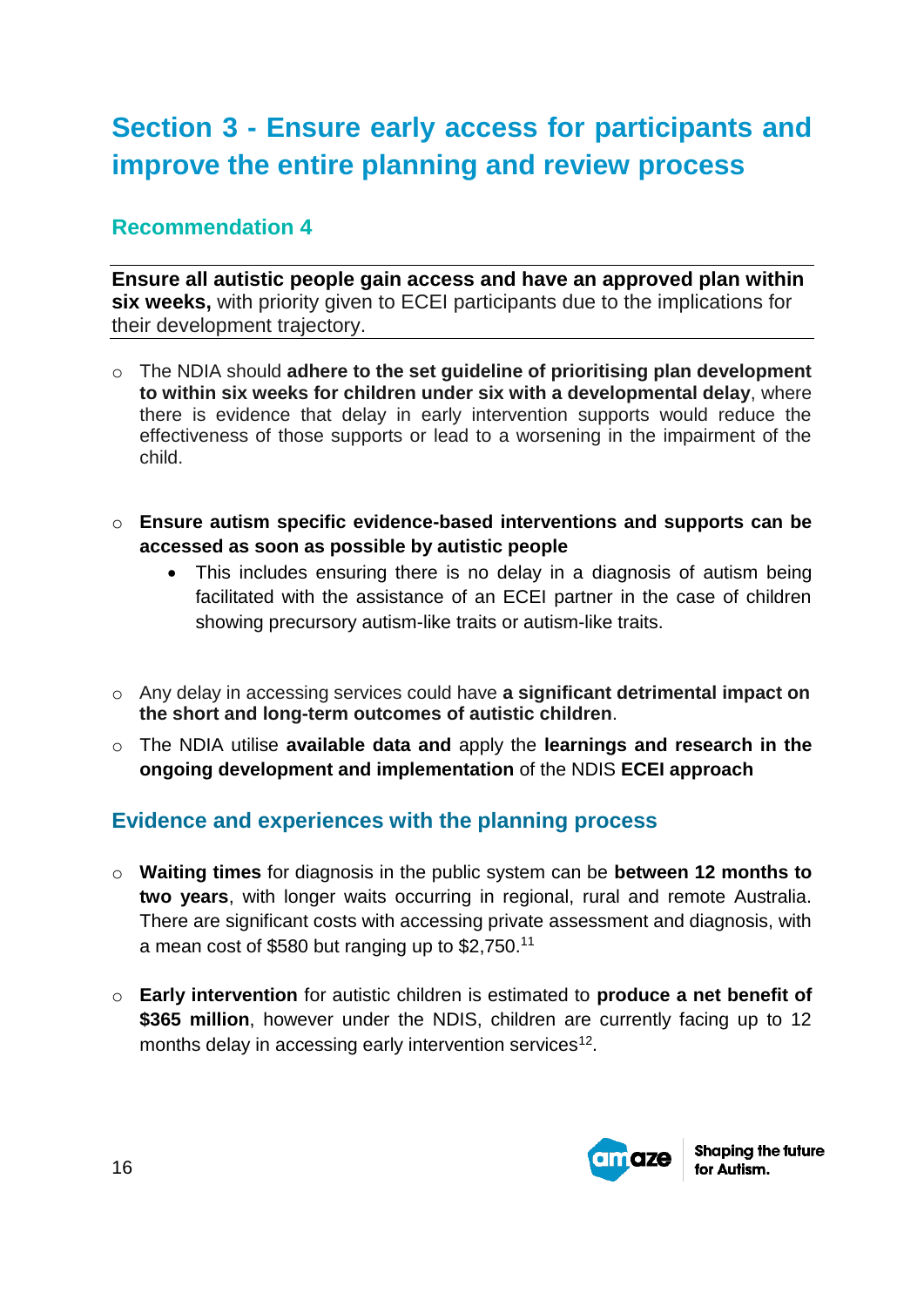#### **Prevalence of timeliness complaints**

Timeliness is the most common subject of complaints to the NDIA, amounting to **one third of all complaints by participants**. <sup>13</sup> Although timeliness is a key issue across the NDIS, it is a critical issue for the Early Childhood Early Intervention pathway.

#### **Case study: Charlie**

Charlie is four, with the social skills of a 9 month old. NDIS confirmed his eligibility and access in March 2018. Despite paediatrician's advice, five diagnostic reports and individual research supporting his need for intensive support, Charlie's family were told his request was not justified, forcing them to use their life savings to fund his therapies.

With the support of an advocate, his plan was finally approved 9 months later.

#### **The need for early intervention**

Systematic reviews of the evidence clearly demonstrate that intensive early intervention support for autistic children, **accessed as early as possible, is key to increasing their developmental trajectory over their lifetime**, allowing them to be as independent as possible and participate to their full potential including education, employment and their community.<sup>14</sup>

Providing early intervention to autistic children (at its most conservative estimate) has been shown to produce **a net benefit of \$365.7 million and a benefit-cost ratio of 4:1**. 15

Children must be supported to access **high quality, multidisciplinary, family centred therapies**, to each child's (and family's) unique needs in line with evidence based best practice for guidelines for autistic children<sup>16</sup>. Intensive early intervention **support for autistic children is key**, with 20 hours of early intervention per week shown to be an effective number, but the types of services need to vary depending on the child and the family.<sup>17</sup>

The Commonwealth Department of Social Services has also been funding **Autism Specific Early Learning Centres** around Australia since 2010. These centres have undertaken significant research and recorded and analysed a substantial amount of data on the outcomes of children attending these centres.

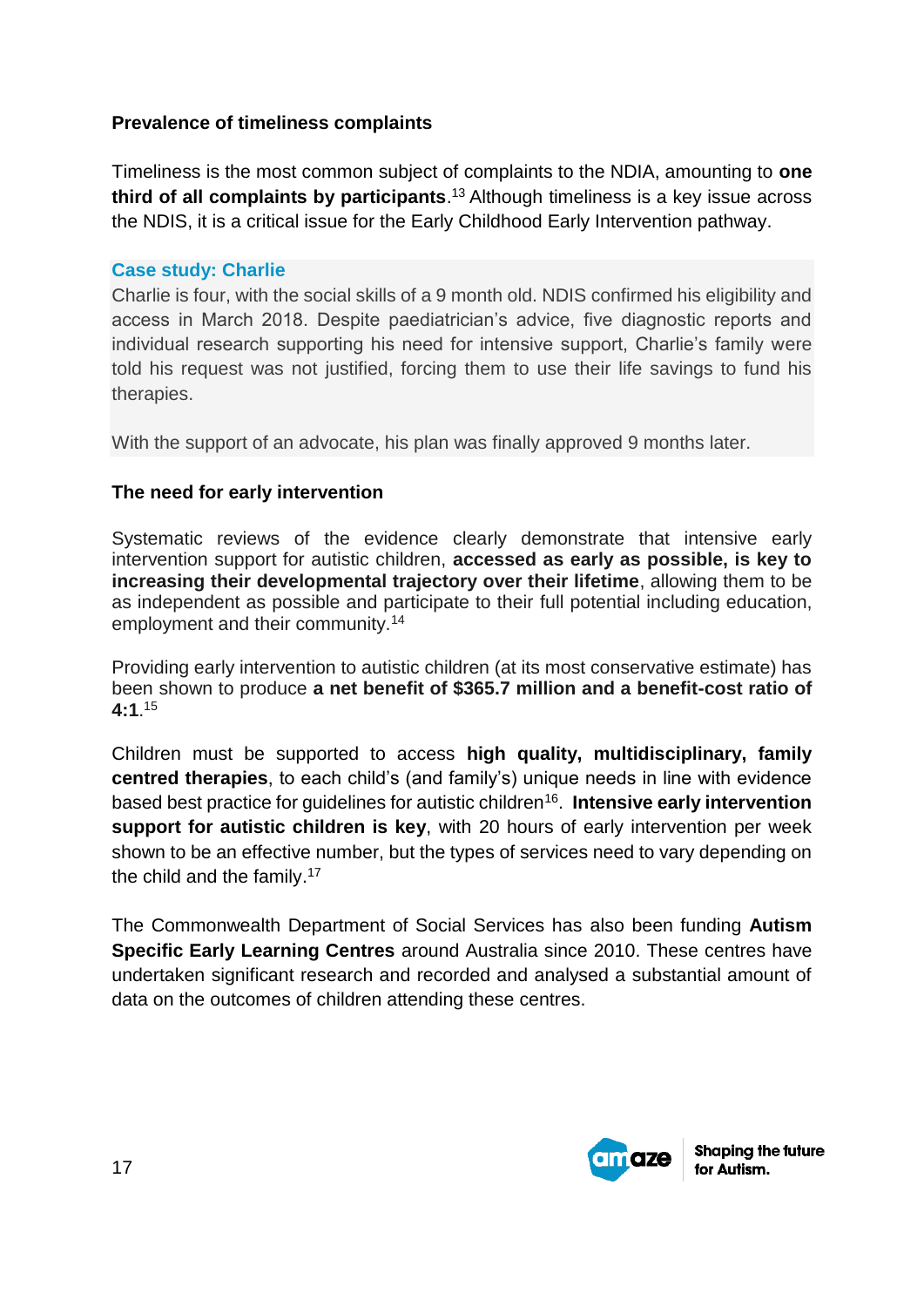# **Recommendation 5**

**Improve support**, **enhance transparency** and **provide greater flexibility** for all autistic people, and their families/carers during the **pre-planning, planning and review process.**

- o **Continue to fund the Autism Advisor Service** which supports autistic people and their families/carers to prepare for the access, planning and implementation phases of the NDIS.
- o **Ensure planners support autistic participants during the pre-planning process,** including for autistic people with **complex support needs.** This includes:
	- Providing **ongoing funding for Disability Support Organisations** (DSO) to continue providing pre-planning workshops and peer support, including specialised support for autistic people.
	- Further **invest in additional peer networks and pre-planning support**, drawing on successful experiences funded through the DSO program.
- o **Improve the transparency, quality of, and consistency** in the planning process and participant plans**,** including through **enhanced monitoring and accountability by the NDIA** during planning process.
- o **Provide transparent, clear, comprehensive and up-to-date information,** to both participants and planners, including on:
	- How the planning process operates, what to expect during the planning process and participants' rights and options.
	- The role that reference packages now play in the determination of reasonable and necessary supports.
	- How flexibility in the application of these packages may be managed by planners
		- These resources should be tailored to the needs of different audiences, including autistic people and disaggregated into the different life and transition stages.
- o **Support and facilitate informed choice for participants** in how they engage in the planning process (whether by phone or face to face). This includes ensuring autism participants:
	- Receive pre-planning supports to ensure they are fully informed about the planning process.
	- Are provided with preparatory information about the types of questions they will be asked.

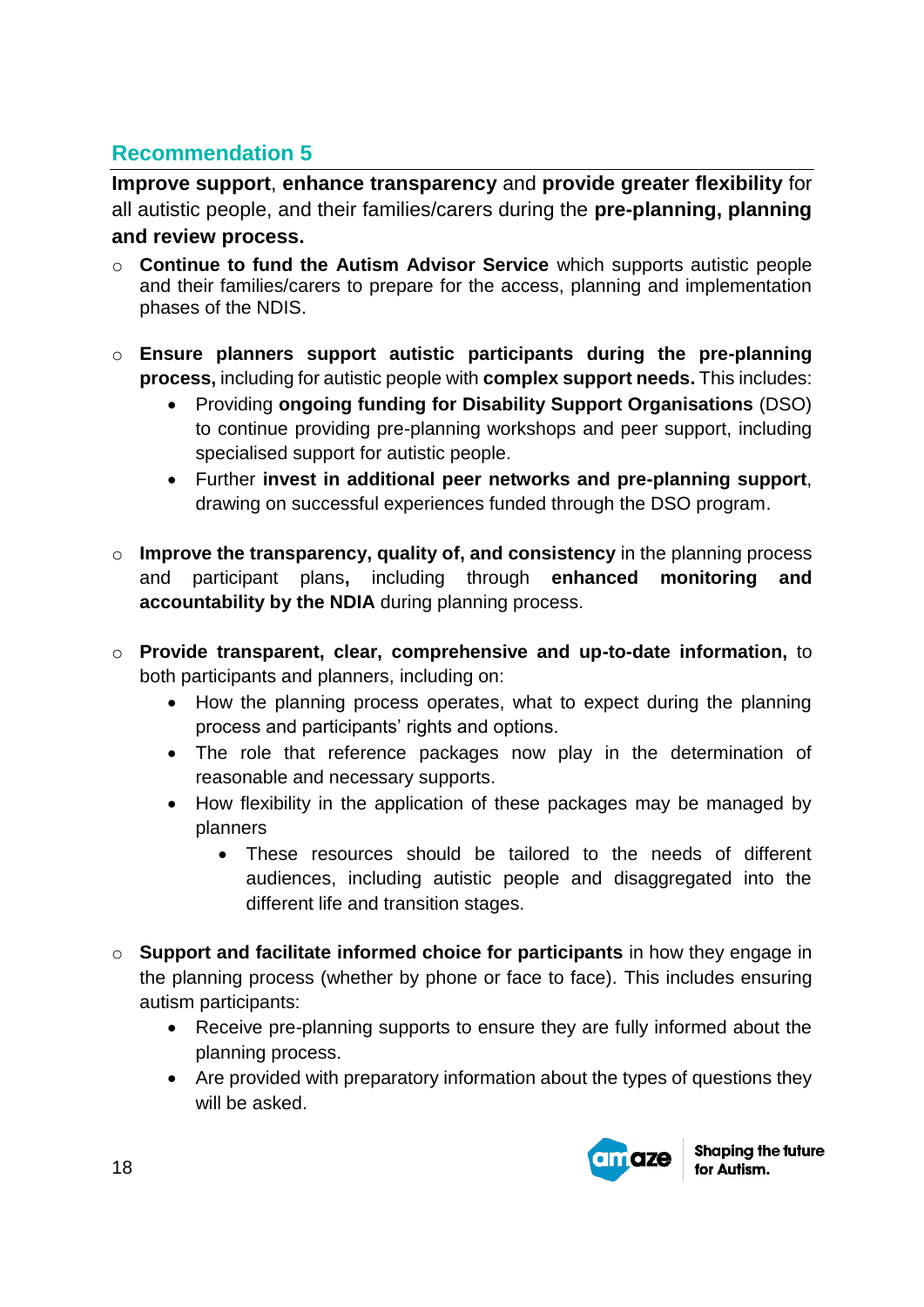- Understand the matters they need to consider for the planning meeting.
- Are offered the option of have several shorter planning meetings rather than one long planning meeting.
- o **More effective plans**, including improvements to ensure the plan **addresses the needs of autistic people to engage with daily life, including:**
	- o Sections and commentary on '**Plan reviews'** and '**Participant apprehension**' and '**Participant wording of goals**' in each plan.
- o For functional assessment processes, **providing participants with an opportunity to first read the questions prior** to, or at least during the planning meeting.
	- **Planners should also populate the assessment tool to the extent possible prior to, or during the planning meeting** with any expert evidence provided by the participant, e.g. evidence/reports provided by participant's therapists, teachers and medical practitioners.
- o Include a '**cooling off period'** for autistic participants once their plan has been approved.
	- This period could last a month and any issues that they encounter while implementing their plan could be discussed before the cooling off period ends and the plan becomes finalised.
- o Provide autistic participants **the option to see a draft version of their plan before it goes to the NDIA**, including for autistic participants with complex support needs.
- o In line with the United Nations Convention on the Rights of Persons with Disabilities the contents of **NDIS plans should be expressed in plain English.**
- o For autistic participants with complex support needs, the entire planning process should be **broken down into multiple stages with sufficient time to support multiple reviews and editing by participants.**
	- Support coordinators or case managers should be part of this process, including to support sharing relevant information as part of the planning process.
- o The NDIA **conduct research** by and with autistic people, **to further develop existing guidelines and recommendations.**
- o In the last 6 months a common issue from callers to Amaze **was NDIS access relating to 'proving' functional incapacity due to autism alone**. While multiple conditions seem to be considered for children's plans, autistic adults who attend

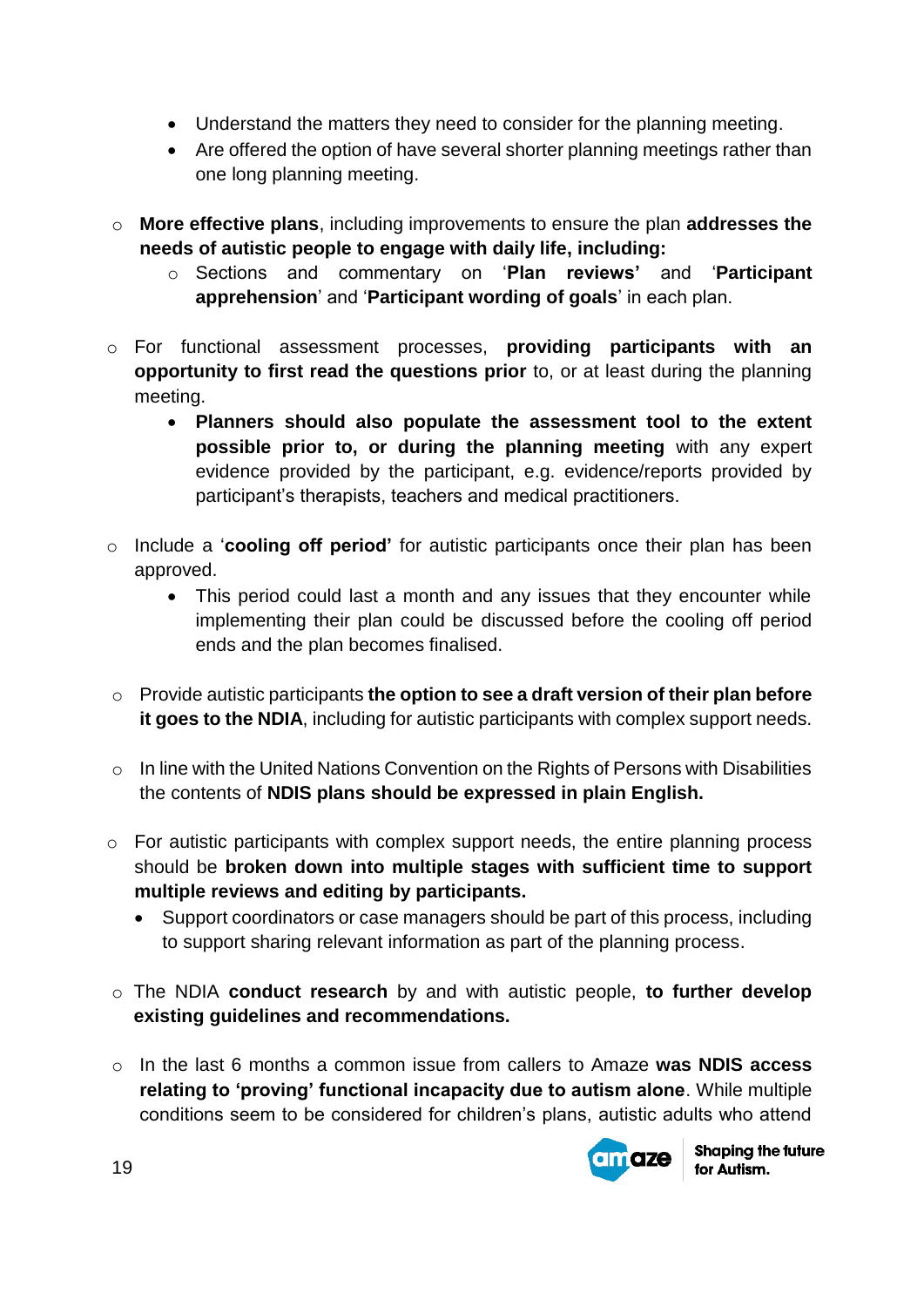their planning meetings seem to be disadvantaged if they present on a 'good day' with effective coping strategies in place, rather than on their 'worst day'.

- o In the last 6 months**, a number of callers sought advice about obtaining evidence** for NDIS planning meetings, **several displayed distress in the preparation process, including** crying during their phone call; feeling overwhelmed; and being unable to process information and what next steps they need to take in the planning process
- $\circ$  Communication difficulties are a common trait among autistic people<sup>18</sup>, and **conveying their particular circumstances can be problematic, especially to multiple planners**

#### **Providing a pre-planning phase and peer support workshops**

Amaze has been working as a Disability Support Organisation for over 4 years and has observed the **significant benefits of facilitated pre-planning and peer supported workshops**. An early evaluation of DSO workshops found they have a positive impact, specifically around the areas of **disseminating NDIS information and building NDIS readiness**, creating positive social and community inclusion and cohesion, and improving self-advocacy and autonomy.

The overwhelming feedback from participants is that the workshops have been key to enabling **meaningful participation in their planning meeting**. **Having support from peers through these workshops,** including those who were further along in the planning process, was also considered extremely valuable.

#### **Lack of support with developing goals during planning meetings**

Some participants experienced LAC or NDIA delegates had re-written their goals without their consent **or that the plans do not match their expressed goals**. This has resulted in some autistic adults to request a plan review so that the wording of their goals can be changed to the wording which they had agreed at the meeting.

Some autistic adults expressed dissatisfaction when the planning meeting did not **consider their NDIS goals.** Many noted that discussions regarding **goals are limited and focus on maintaining activities** rather than new ways to improve or extend their skills and abilities.

For example, an activity goal might be to continue going out with a social group to the movies instead of having a goal of attending workshops aimed at improving social

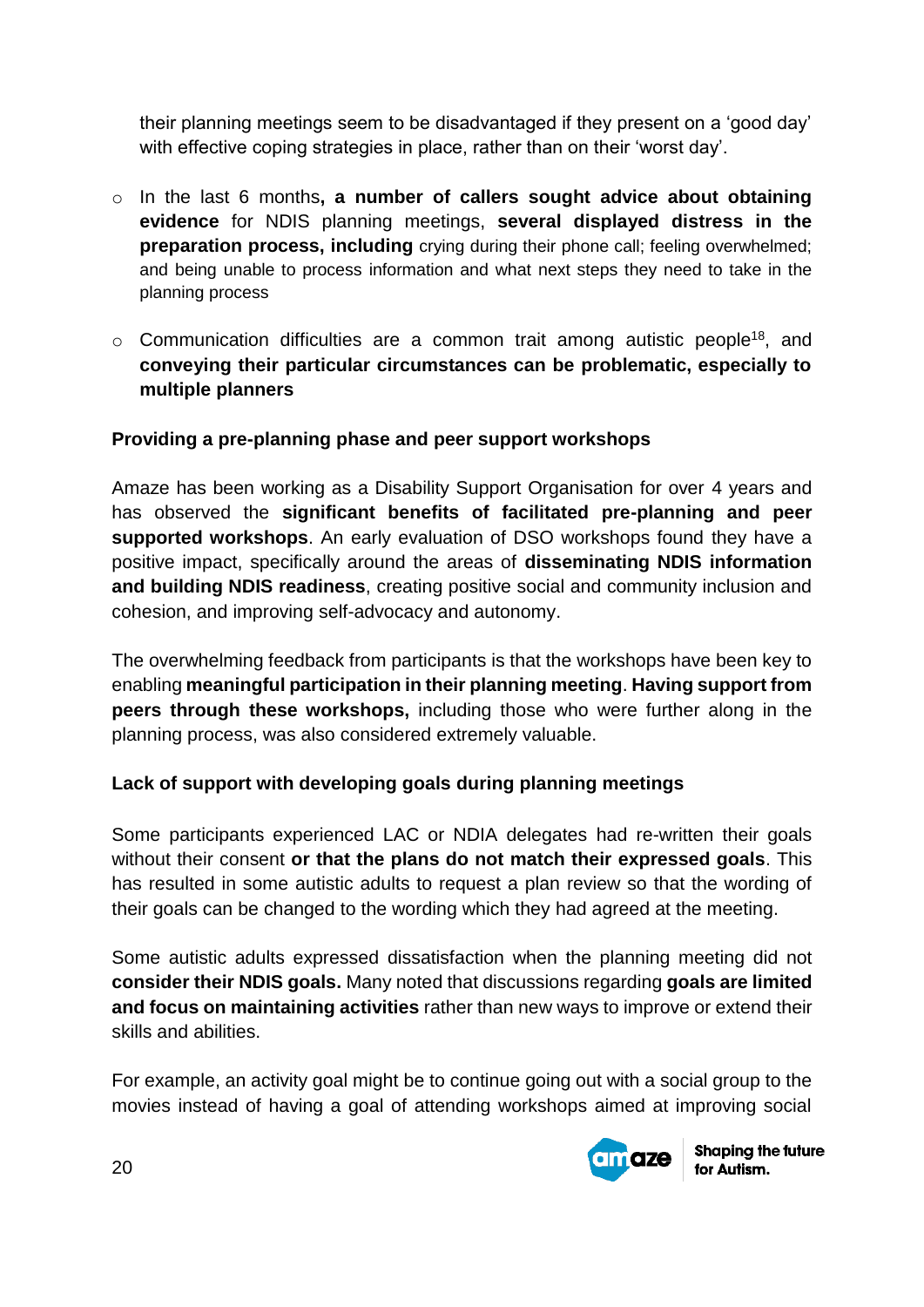skills in anticipation of finding suitable employment or developing independent living skills.

The Amaze Autism Advisor Service **regularly receives enquiries about how autistic people can volunteer, gain work, or maintain education activities**. Specific enquiries on these topics were noted in the last 6 months.

#### **Reference packages**

Reference packages often fail **to take into account individual needs** of participants and to **recognise the unique types and combinations of supports sought** and/or **take adequate regard to reports submitted by participants**, i.e. from psychologists or speech pathologists.

One caller to the Amaze Autism Advisor service is currently querying his plan regarding the need for funding for allied health support which was urgently needed. They had received **\$55,000 in core supports that he was not using** but was unable to get additional funding or approval to use this existing funding for allied health support.

Feedback received by Amaze has been that participants also often **don't know when further evidence should be sought or is required**, such as for home modifications and equipment.

#### **Adapting the planning process**

A significant proportion of autistic adults prefer communications that are not face to face. Evaluation of Amaze's information service consistently shows that **autistic people utilise the webchat facility at three times the rate of their use of the live phone option**.

A significant proportion of autistic people experience cognitive processing delays and heightened anxiety, it may be **more effective to run a series of shorter planning meetings, rather than one, long session.** 

Some autistic participants are **finishing their planning meetings quickly due to their difficulties with social communication** which they encounter while interacting with an NDIA planner or LAC. In the last 6 months, a number of **callers described being too anxious to continue the planning process.**

Some autistic adults have explained that they are having to retell their entire life story to a different person each time they conduct a planning meeting. This burden is

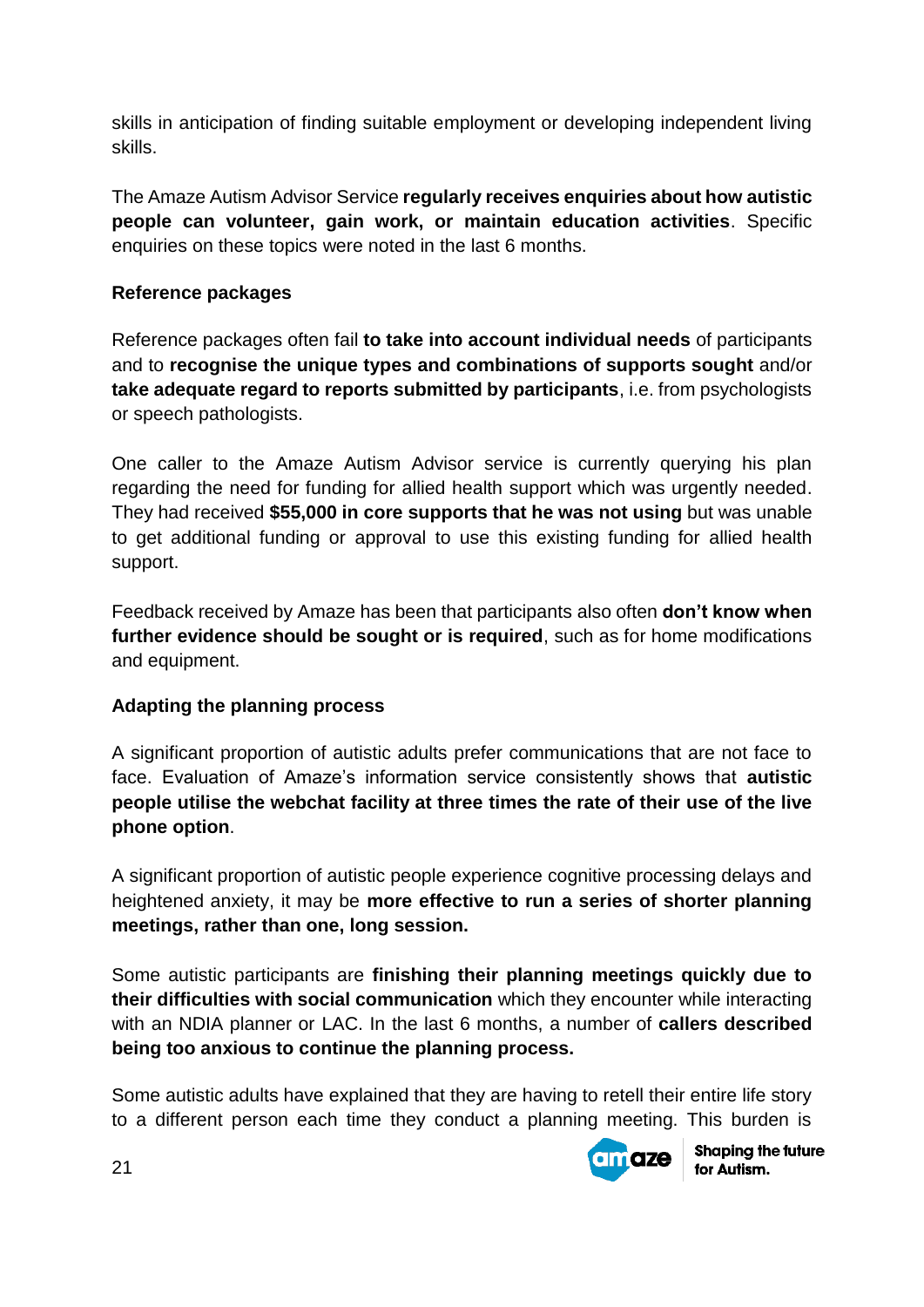confronting for many autistic adults as they have to **build rapport with a new person, retell their entire story from the start, and then hope that the new person understands the important elements in the story**.

#### **Limited support obtaining documentation**

Some autistic adults are finding the task of obtaining the necessary documentation for their planning meeting **logistically and emotionally difficult**. This burden of collecting evidence is also **disrupting to their lives, including going to work.**

#### **Lack of support and concerns with plan reviews**

Some autistic adults are reporting that their **concerns for a request for a plan review are not being taken seriously**. They are often having to wait **a long time for a review** to occur and this wait is **impacting on their ability to use their NDIS plan.**

In the last 6 months, a number of autistic adults contacted Amaze seeking advice regarding what to do **while waiting for delayed plan reviews**. Intolerance of uncertainty and higher rates of anxiety are recognised autistic traits, leading to poorer outcomes for NDIS participants who have concerns about their plan.

Some autistic adults have contacted the NDIA to initiate a plan review because the **funding in their plan does not reflect the needs their psychologist or health professional** has recommended in the evidence reports provided to the LAC.

Some autistic adults are **apprehensive to initiate a plan** review because they have **been told that their funding could be reduced**.

#### **Complex Support Needs**

o Many NDIS participants have multiple conditions which affect their functional capacity. It is estimated that **15-25% of autistic people have complex support needs**. Additionally, about 5% of participants had ASD as a secondary disability, with two-thirds of these having a primary intellectual disability.<sup>19</sup>

Autistic people with complex support needs may also have complex communication needs. For adults with severe to profound disability, in particular, communication can vary from unintentional behaviours to limited symbolic skills

o The Office of the Public Advocate has described the difficulties for people with complex and challenging support needs to obtain adequate supports under the NDIS. 20 21

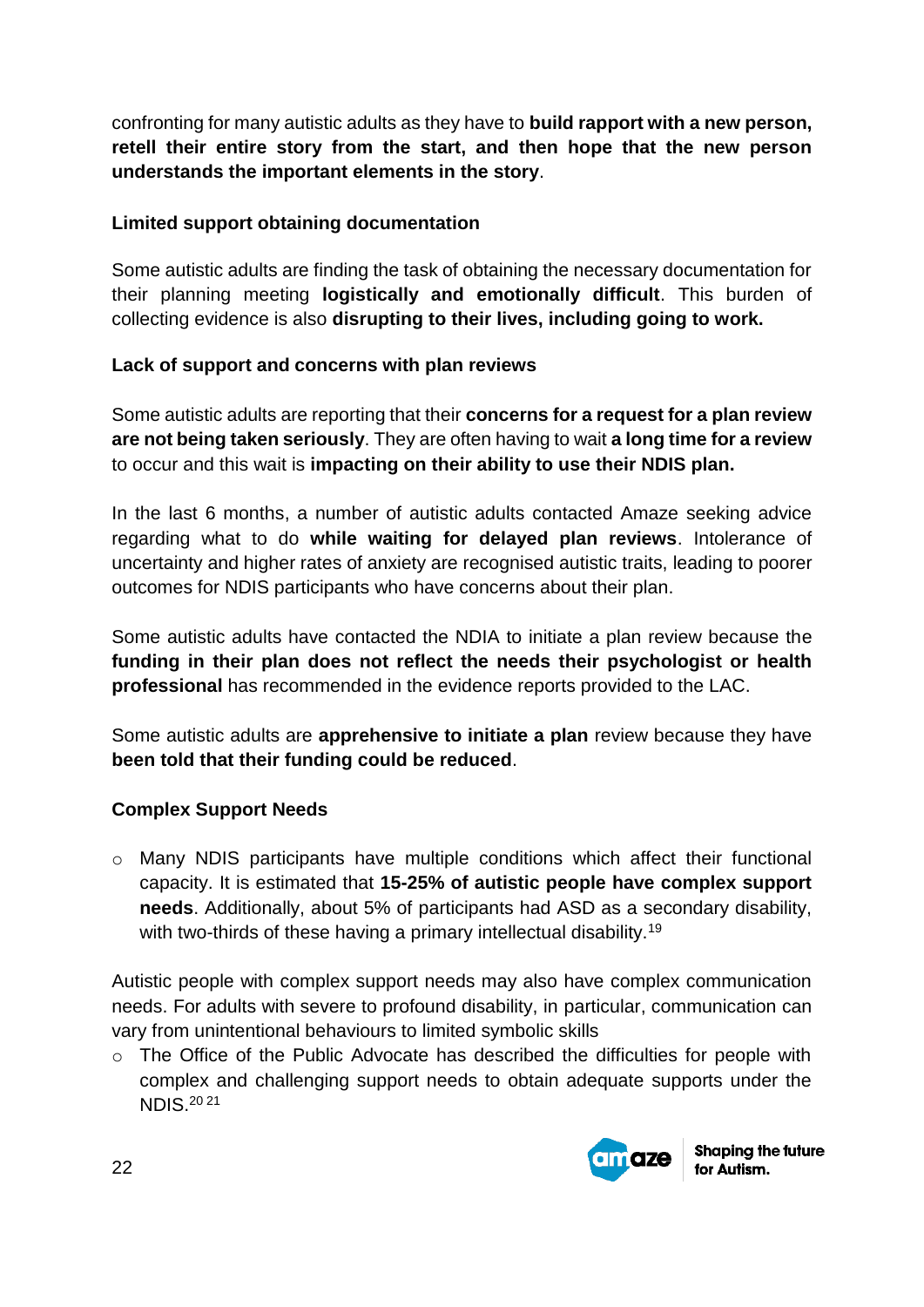- o While this report does not focus on autistic people, a majority of the OPA's case studies that explain barriers involve people diagnosed with autism. The key barriers are:
	- *NDIS worker capability* For people with complex and challenging support needs, it is essential that planners take sufficient time to engage with the person and accept advice from people who have worked with them to understand their unique and complex support needs.
	- *Lack of case management*: Many people with complex needs have large, multidisciplinary care teams and multiple service providers. However, the NDIA does not fund case management and does not always provide funding for care team communication, information sharing and training.
	- Lack of skilled/motivated service providers: The thin market problem is exacerbated for people with complex needs with challenging behaviour and/or in crisis. Despite the high levels of funding on offer through their NDIS plans, many service providers are unwilling to assist people with complex needs because of the complexity, challenges and risks involved in meeting their needs. These NDIS market issues are compounded by the absence of any designated service provider/s of last resort.
	- Accommodation: In addition to the challenges of engaging and retaining suitable service providers, many people with complex support needs are failing to realise the transformational benefits that should be possible through their NDIS plans because of accommodation issues. Without suitable and stable accommodation, many of the other necessary supports cannot be implemented or will be ineffective. Accommodation is discussed further below, in the section titled 'Accommodation'.

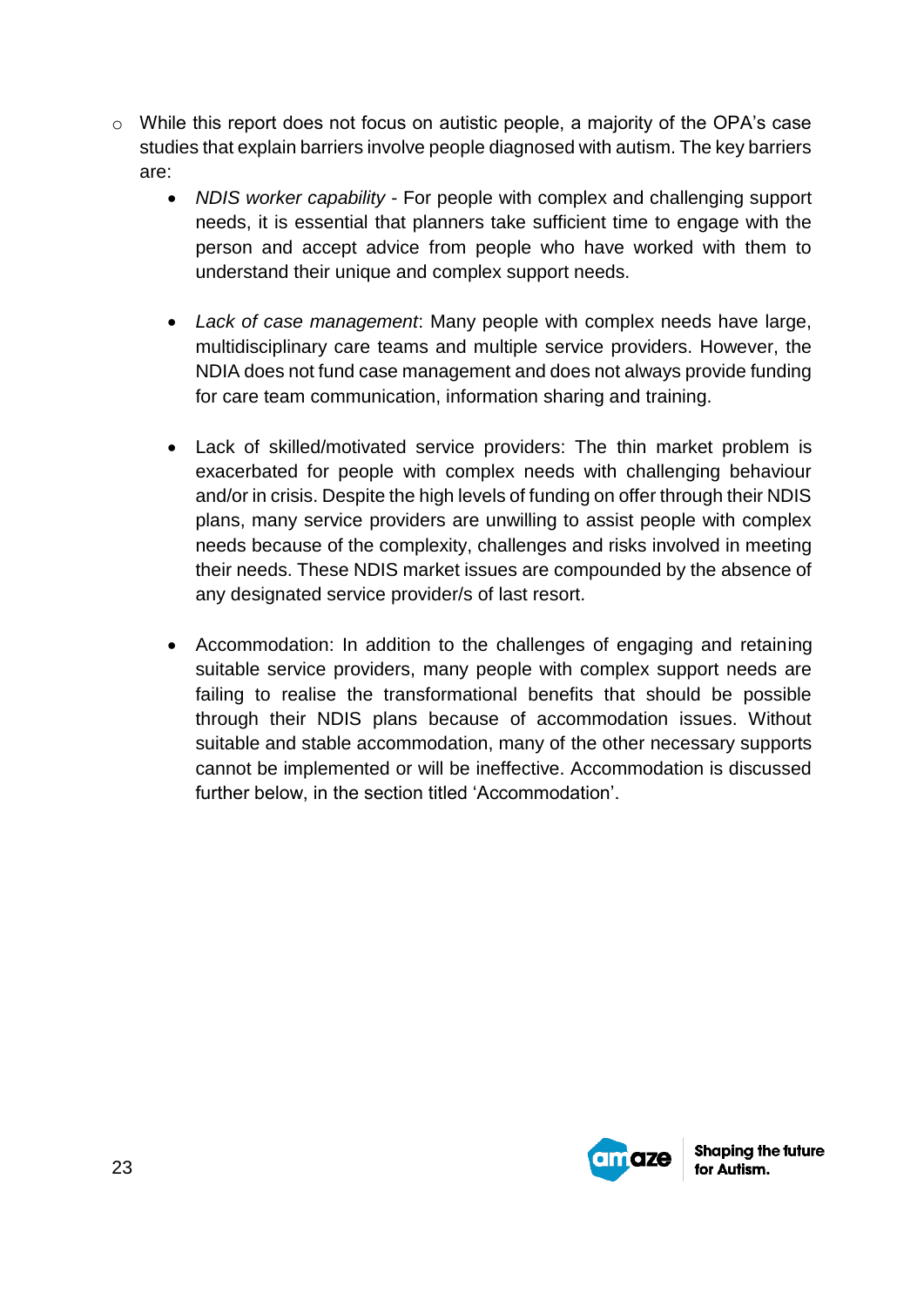# <span id="page-23-0"></span>**Section 4 - Improve the autism accessibility of the complaints process**

### **Recommendation 6**

The complaints process must be **accessible to all participants (and their families, carers and the broader community)** 

- o The NDIS Quality and Safeguards Commission (the Commission) to work with **a trusted, independent and experienced organisation** that works in close collaboration with autistic people, **to ensure that the complaints process is fully accessible to autistic people.**
- o The Commission should support providers to **develop autism accessible complaints methods and procedures**.
	- The process should ensure complaints can be made and **appropriate action taken against providers and workers** that engage in unacceptable behaviours.
	- **A variety of methods for lodging complaints** with providers and the Commission must be available (i.e. in person, by telephone, online etc.) to ensure all participants can comfortably, reliably and comprehensively complain about any potential breach of the Code.
- o The Commission should also be required to ensure that participants, their families, providers, workers and the broader community are **aware of the complaints process and how they can lodge a complaint**.
- o The right to lodge a complaint under the Code should be **clearly explained during the planning and post planning stages** and **widely promoted across a range of communication mediums**.
- o All **service providers**, or at the very least registered providers, should also be **obliged to inform participants and their families about their rights** to complain and **how to lodge** a complaint under the Code.

Autistic participants have varying levels of comfort and confidence with different types of communication. The **complaints process may need to be tailored to support the individua**l to ensure they are enabled to enact their right to make a complaint.

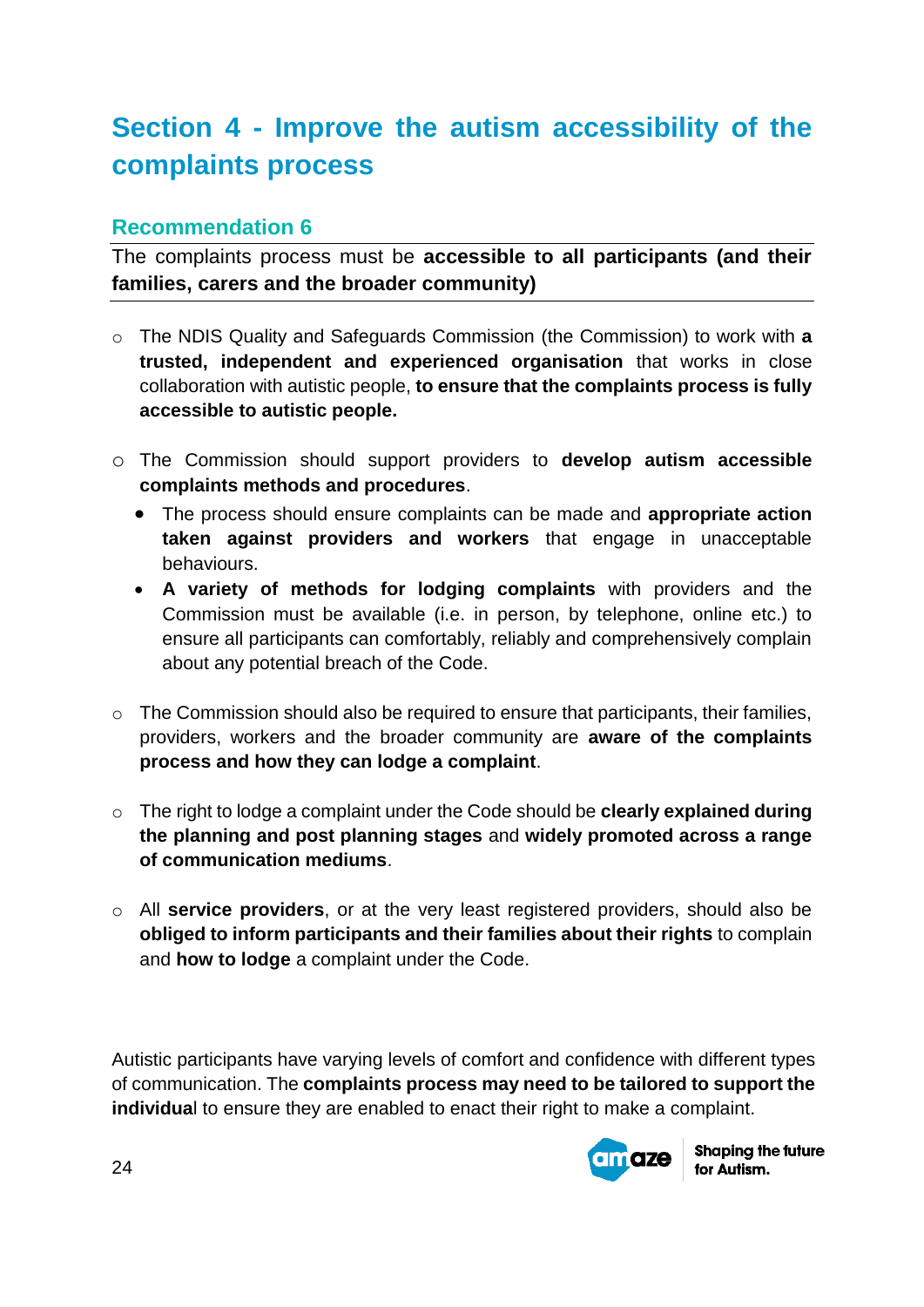Some participants may **not feel confident or able to complain in person** or may **have difficulty comprehending long verbal instructions** over the telephone. Others may **not feel confident or able to express their complaint** over the telephone or in person and/or may have difficulty understanding or filling out complex forms.

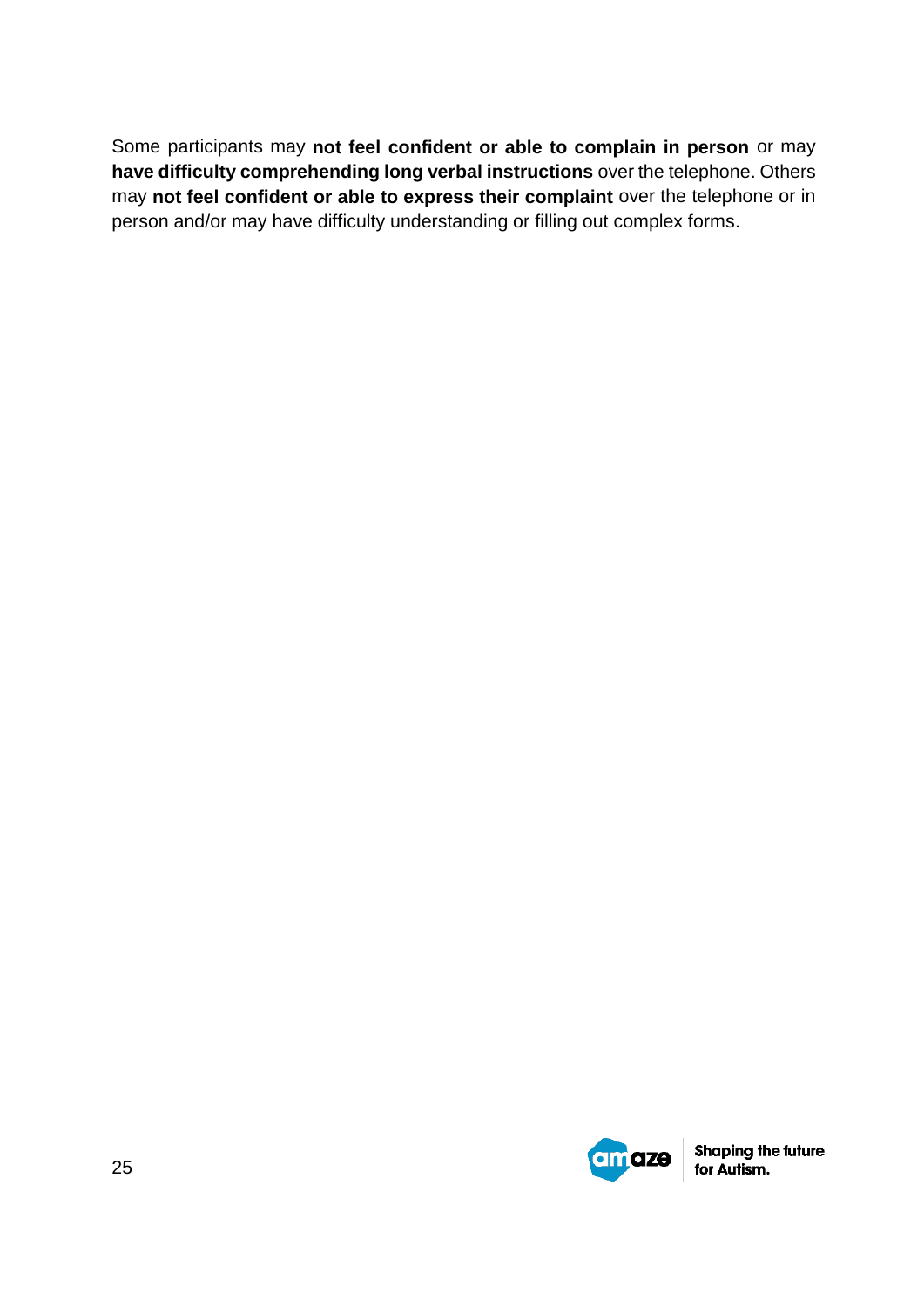# <span id="page-25-0"></span>**Section 5 - Stimulate targeted growth in the disability services sector and investment in the disability workforce**

#### **Recommendation 7**

**Stimulate targeted growth** in the autism services, **including early intervention services** and particularly for **participants who are women, with complex needs,** in **thin markets** and or in **regional and remote areas.**

- o Government **should stimulate growth in the skilled disability workforce** through the use of alternative methods, such as an **element of block funding** for services in regional areas.
- o **Workforce development and investment** to ensure a level of quality in staff that will provide services to autistic people through the NDIS.
	- This should extend to those providing higher skilled roles such as allied health professionals and staff working with autistic people.

Emerging research also supports the efficacy of **delivering therapeutic services to remote locations via videoconferencing facilities**.

Autism **specific training and capacity building** should be available to all registered providers of supports.

Current approved providers of the Helping Children with Autism (HCWA) program must also be adequately supported and **encouraged by the NDIA to transition to becoming Registered Providers of support under the NDIS.** 

The lack of market development is **impacting on the options of autistic** adults in accessing services. It is also **causing them anxiety as they fear that the funding in their plan might be reduced** during the next plan period **because they have not utilised their funds.**

In the last 6 months, 41 autistic adults contacted the Amaze Autism Advisor service seeking assistance with finding suitable service providers who had autism expertise.

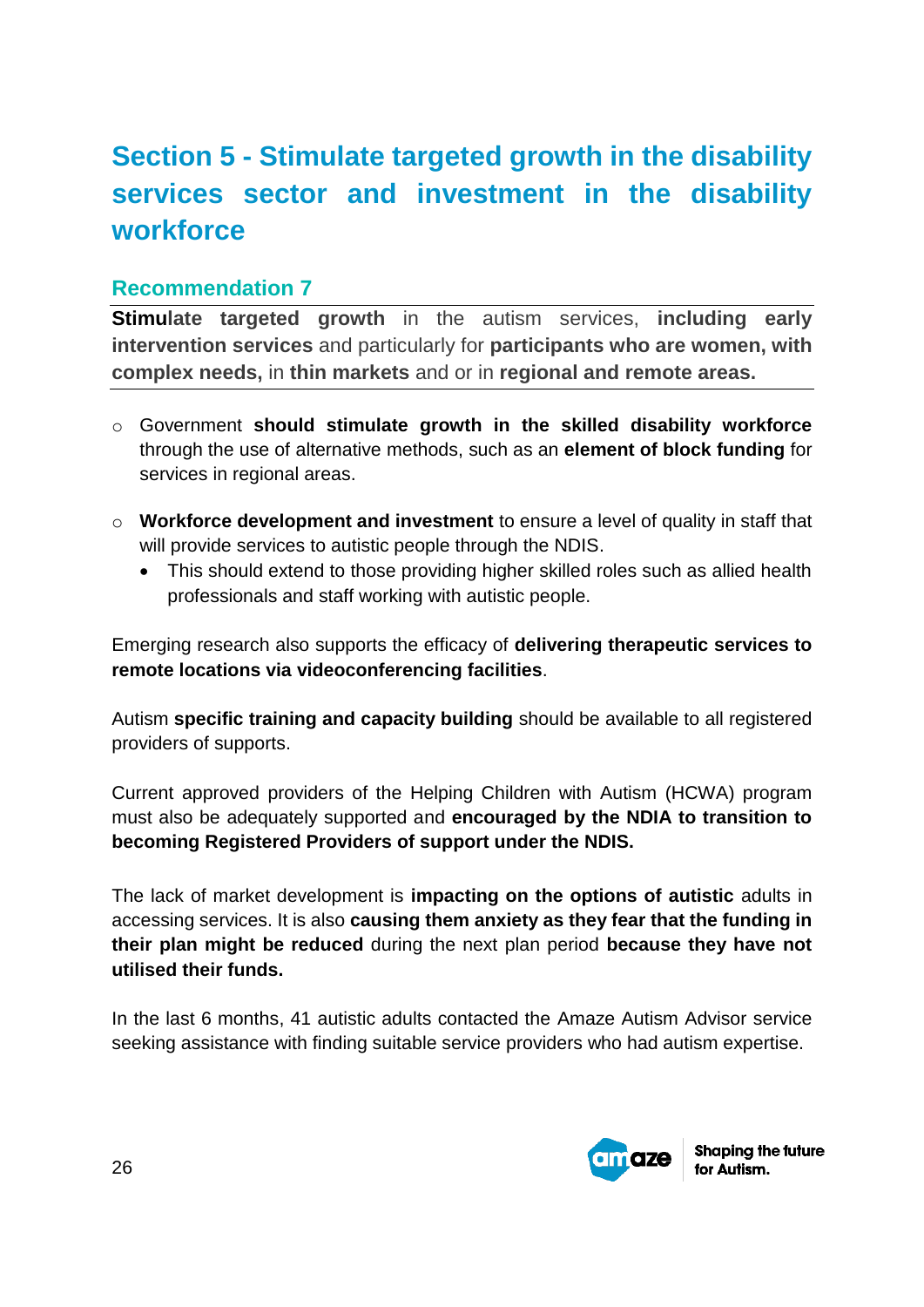#### **Case Study: Alex**

Alex is an autistic adult with high support needs who is cared for by his father Margus, a 65 year old single dad.

Alex is not having his needs addressed for short term accommodation in his plan, putting incredible strain on Alex and Margus – who has his own health concerns, having recently undergone a complete hip replacement.

Alex's short term accommodation was previously block funded by the Queensland Department of Disability Services, Alex's contribution to the cost of four overnights during the week was \$235 which was affordable and paid from his Disability Support Pension. The balance of costs was covered by the block grant. When the NDIS took effect from 1 July 2018, Alex (and many other participants) did not receive sufficient funding to cover the cost of his stays, at around \$2,700 each. This is a prohibitive expense – however, with no short-term accommodation options now viable for Alex and Margus, they are struggling to maintain their relationship and individual wellbeing.

With no respite from his caring role, Margus is suffering from chronic sleep deprivation, which is debilitating and quickly breaks down his resilience and general well-being. He is exhausted and is often so fatigued that he feels like a 'dysfunctional zombie'. This environment is causing incredible strain for Alex and Margus, and without a clear path forward the situation will only deteriorate.

**Accessing services in regional and remote locations for autistic people is currently very difficult**, with people often reporting to Amaze having to travel many hours to access specialist services, often only if they have the means to pay for them privately.

**Lack** of **recognition that autism presents differently in women and there is a lack of** gender-specific support services for autistic women. In contrast, autistic men appear to have a **wider** range of services that they can access.

<span id="page-26-0"></span>While at least 58 women rang the service seeking assistance with finding a psychologist to gain an autism diagnosis, **only 6 women in the past 6 months**  contacted Amaze **pursuing NDIS access for themselves**. This suggests that many women may be autistic but do not access supports, potentially compromising their ability to **participate to their full potential, including education, employment and their community.**

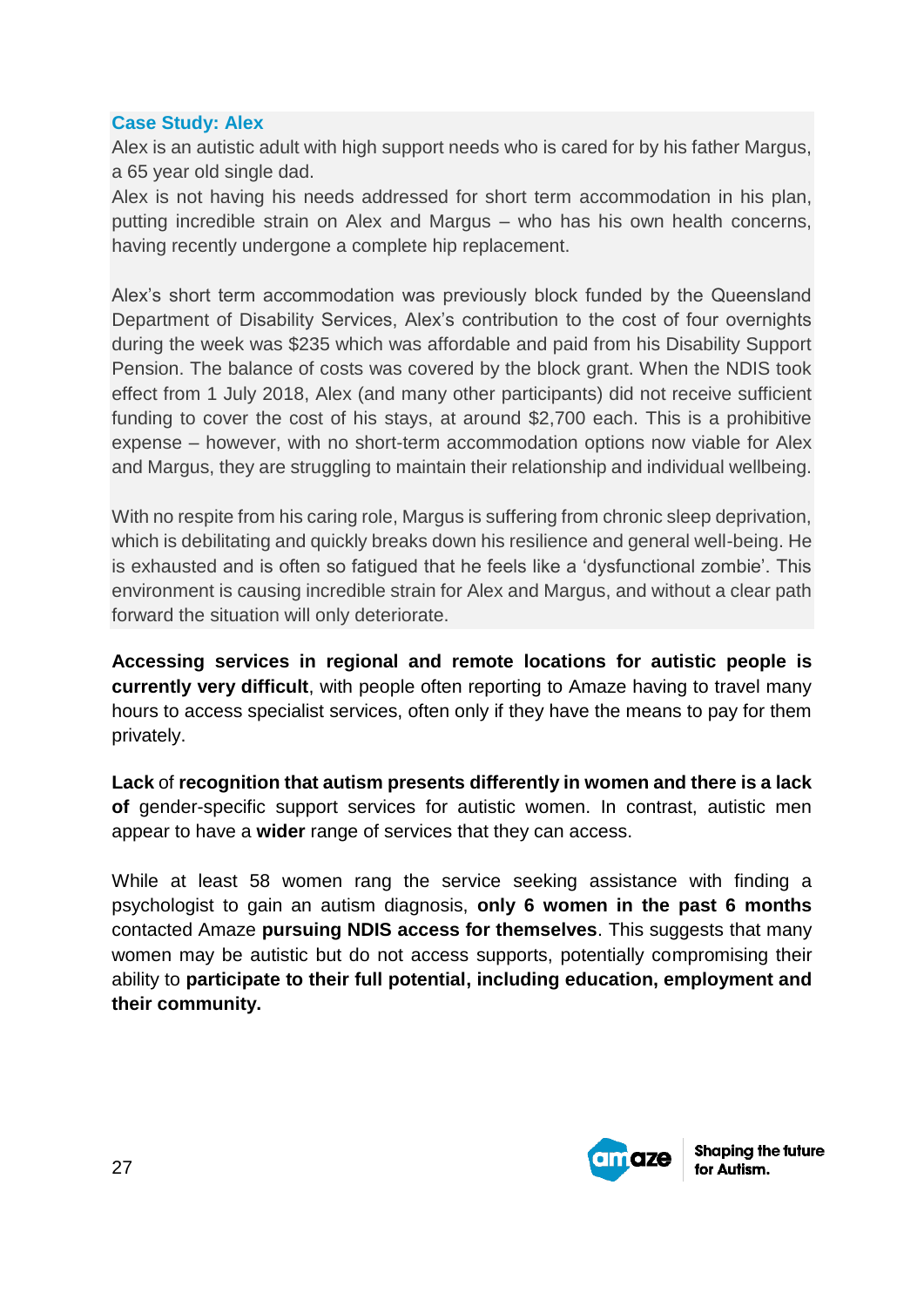# **References**

1

<sup>1</sup> NDIS. (2019) *2nd Quarterly Report to COAG 2018-19 Q4*, 30 June 2019

[https://www.ndis.gov.au/about-us/information-publications-and-reports/quarterly-reports.](https://www.ndis.gov.au/about-us/information-publications-and-reports/quarterly-reports)

<sup>2</sup> ABS. (2017) *4430.0 - Disability, Ageing and Carers, Australia: Summary of Findings*, 2015. [http://www.abs.gov.au/ausstats/abs@.nsf/Latestproducts/4430.0Main%20Features752015.](http://www.abs.gov.au/ausstats/abs@.nsf/Latestproducts/4430.0Main%20Features752015)

<sup>3</sup> Amaze, (2018) *Strategic Directions to 2040 and Strategic Plan 2018-2021*.

<sup>4</sup> Jones S et al. 2017, Experiences of Autistic People and their Families, Centre for Health and Social Research, Australian Catholic University.

<sup>5</sup> NDIS National Dashboard as at 30 June 2019. https://www.ndis.gov.au/aboutus/publications/quarterly-reports

<sup>6</sup> American Psychiatric Association: Diagnostic and Statistical Manual of Mental Disorders, Fifth Edition. Arlington, VA, American Psychiatric Association, 2013.

<sup>7</sup> Lai, M., et al 2015. Sex/gender differences and autism: Setting the scene for future research. Journal of the American Academy of Child and Adolescent Psychiatry, vol. 54, no. 1, pp. 11-24, available at [https://www.ncbi.nlm.nih.gov/pmc/articles/PMC4284309/ ; Rynkiewicz, A., et al 2016. An](https://www.ncbi.nlm.nih.gov/pmc/articles/PMC4284309/%20;%20Rynkiewicz,%20A.,%20et%20al%202016.%20An%20investigation%20of%20the%20)  [investigation of the 'girls/women camouflage effect' in autism using a computerized ADOS-2 and a](https://www.ncbi.nlm.nih.gov/pmc/articles/PMC4284309/%20;%20Rynkiewicz,%20A.,%20et%20al%202016.%20An%20investigation%20of%20the%20)  [test of sex/gender differences. Molecular Autism, vol. 7, no. 1,pp. 1-8, available at](https://www.ncbi.nlm.nih.gov/pmc/articles/PMC4284309/%20;%20Rynkiewicz,%20A.,%20et%20al%202016.%20An%20investigation%20of%20the%20)  [https://molecularautism.biomedcentral.com/articles/10.1186/s13229-016-0073-0.](https://www.ncbi.nlm.nih.gov/pmc/articles/PMC4284309/%20;%20Rynkiewicz,%20A.,%20et%20al%202016.%20An%20investigation%20of%20the%20) 

<sup>8</sup> Productivity Commission. (2017) *NDIS Costs – Productivity Commission Study Report*. October 2017. pp29.

<sup>9</sup> Australian Advisory Board on Autism Spectrum Disorders 2012, The Interface between Autism Spectrum Disorders and Mental Health: The Ways Forward. Discussion paper, December 2012 <sup>10</sup> NDIS. (2019) *COAG Disability Reform Council Quarterly Report* 4<sup>th</sup> quarterly report July 2019. [https://www.ndis.gov.au/about-us/publications/quarterly-reports.](https://www.ndis.gov.au/about-us/publications/quarterly-reports)

<sup>11</sup> Parliament of Victoria, Family and Community Development Committee. (2017) *Inquiry into Services for People with Autism Spectrum Disorder - Final Report*.

[https://www.parliament.vic.gov.au/file\\_uploads/FCDC\\_Report\\_into\\_Services\\_for\\_people\\_with\\_Autism](https://www.parliament.vic.gov.au/file_uploads/FCDC_Report_into_Services_for_people_with_Autism_Spectrum_Disorder_Z5KhPNcW.pdf) [\\_Spectrum\\_Disorder\\_Z5KhPNcW.pdf.](https://www.parliament.vic.gov.au/file_uploads/FCDC_Report_into_Services_for_people_with_Autism_Spectrum_Disorder_Z5KhPNcW.pdf)

<sup>12</sup> Synergies Economic Consulting (2013), *Cost-Benefit Analysis of Providing Early Intervention to Children with Autism* (August 2013).

[https://www.pc.gov.au/\\_\\_data/assets/pdf\\_file/0004/215266/sub0032-ndis-costs-attachmenta.pdf](https://www.pc.gov.au/__data/assets/pdf_file/0004/215266/sub0032-ndis-costs-attachmenta.pdf) <sup>13</sup> NDIS. (2018) *COAG Disability Reform Council Quarterly Report*. 30 September 2018.

<https://www.ndis.gov.au/about-us/publications/quarterly-reports/archived-quarterly-reports-2018-19>

<sup>14</sup> Prior M, Roberts J, Roger S, Williams, K & Sutherland R 2011. A review of the research to identify the most effective models of practice in early intervention of children with autism spectrum disorders. Australian Government Department of Families, Housing, Community Services and Indigenous Affairs, Australia; Roberts J, Williams K 2016. Autism Spectrum Disorder: Evidence-based/evidenceinformed good practice for supports provided to preschool children, their families and carers. Commissioned and funded by the NDIA. February 2016.

<sup>15</sup> Synergies Economic Consulting (2013), Cost-Benefit Analysis of Providing Early Intervention to Children with Autism (August 2013).

<sup>16</sup> Nationwide Children's Hospital. 'Centre for Autism Spectrum Disorders'. Available from [https://www.nationwidechildrens.org/specialties/center-for-autism-spectrum-disorders.](https://www.nationwidechildrens.org/specialties/center-for-autism-spectrum-disorders)

<sup>17</sup> Provision of services under the NDIS Early Childhood Early Intervention Approach. Joint Standing Committee on the National Disability Insurance Scheme, December 2017

[https://www.aph.gov.au/Parliamentary\\_Business/Committees/Joint/National\\_Disability\\_Insurance\\_Sc](https://www.aph.gov.au/Parliamentary_Business/Committees/Joint/National_Disability_Insurance_Scheme/EarlyChildhood/Report) [heme/EarlyChildhood/Report](https://www.aph.gov.au/Parliamentary_Business/Committees/Joint/National_Disability_Insurance_Scheme/EarlyChildhood/Report)